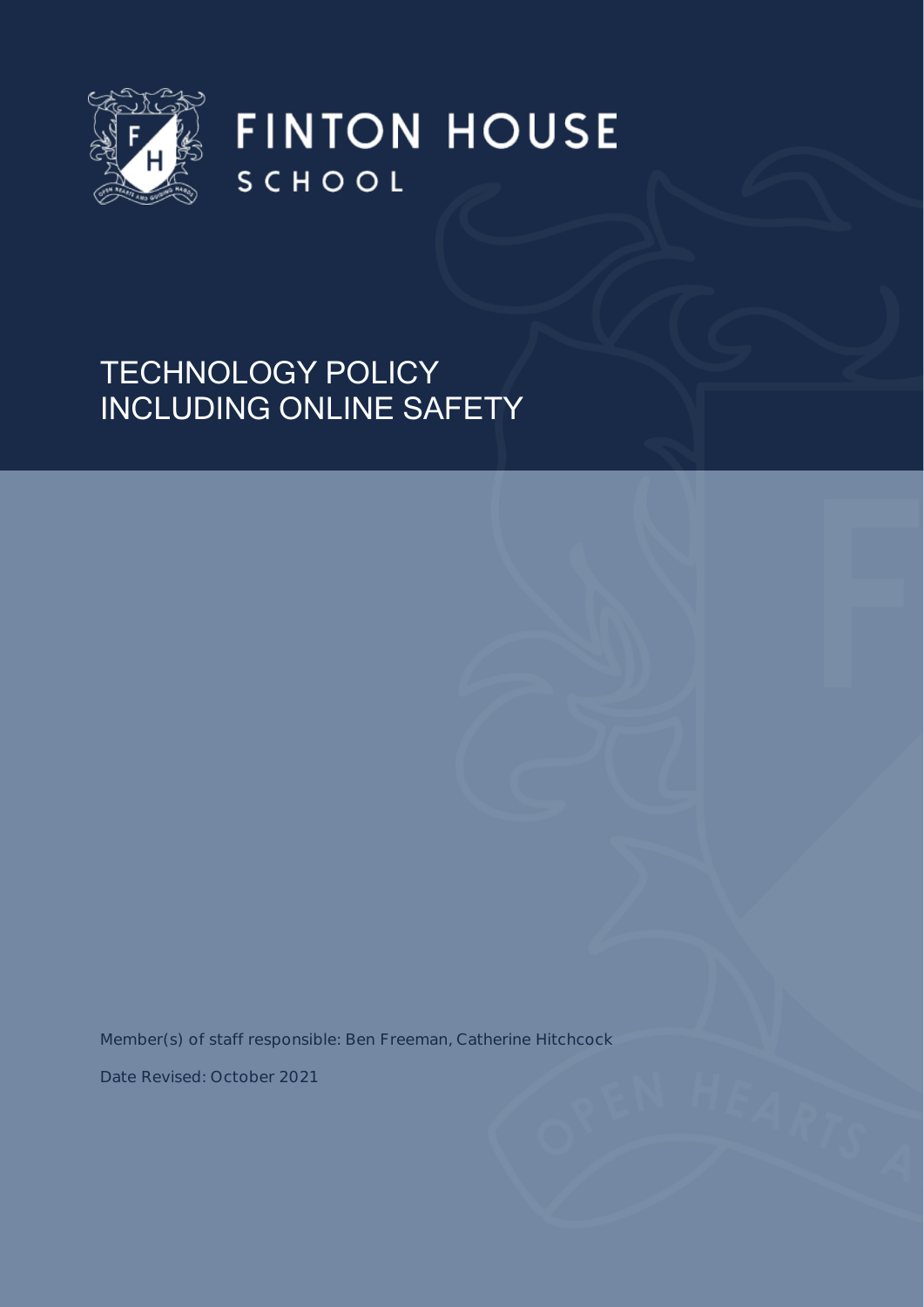A hardcopy of this policy is available to all governors and parents on request from the School Office. It is accessible to all staff electronically (in the Policy folder on the Staff Admin Drive) and a hardcopy held on file in the Head's Office. This policy applies to all at the School including those in Reception (the EYFS).

## Contents

| 1.  |  |
|-----|--|
| 2.  |  |
| 3.  |  |
| 4.  |  |
| 5.  |  |
| 6.  |  |
| 7.  |  |
| 8.  |  |
| 9.  |  |
| 10. |  |
| 11. |  |
| 12. |  |
| 13. |  |
| 14. |  |
| 15. |  |
| 16. |  |
| 17. |  |
| 18. |  |
| 19. |  |
| 20. |  |
| 21. |  |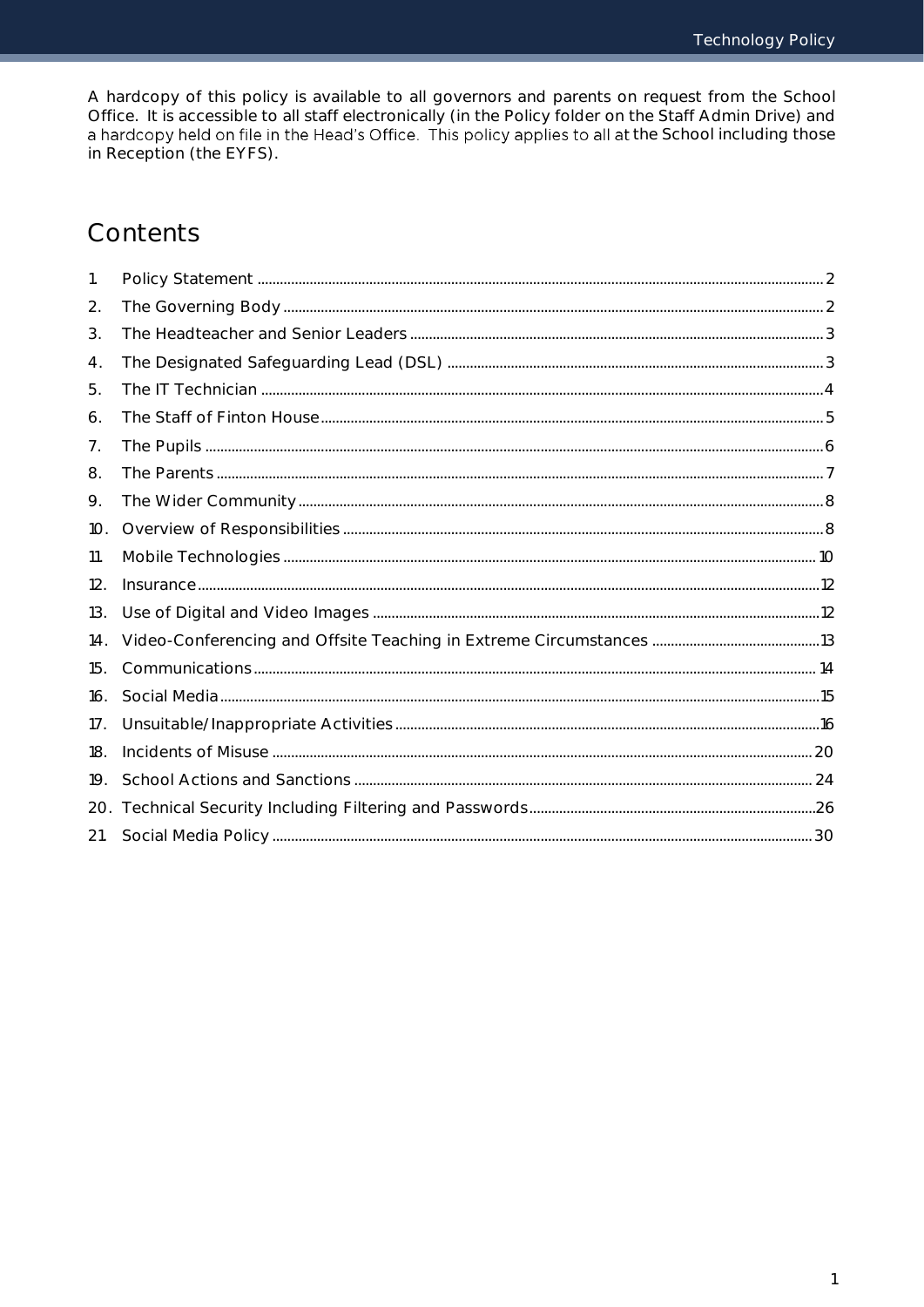## <span id="page-2-0"></span>1. Policy Statement

This policy applies to all members of the School community (including governors, staff, pupils, volunteers, parents and visitors) who have access to and are users of the Finton House IT systems, both in and out of the School. The policy should be read in conjunction with the Child Protection and Safeguarding policy.

The Education and Inspections Act 2006 empowers Headteachers to such extent as is reasonable, to regulate the behaviour of pupils when they are off the School site and empowers members of staff to impose disciplinary penalties for inappropriate behaviour. This is pertinent to incidents of cyberbullying or other online safety incidents covered by this policy, which may take place outside of the School, but is linked to membership of the School. The 2011 Education Act increased these powers with regard to the searching for and of electronic devices and the deletion of data. In the case of both Acts, action can only be taken over issues covered by the published Pastoral Care Policy.

The School will actively promote responsible use of all IT systems by all users (pupils and adults), both when on site or when use of IT is connected in some way to membership of the School community.

## <span id="page-2-1"></span>2. The Governing Body

### Responsibilities

The Governors ensure there are appropriate filters and monitoring systems in place and they are careful that 'over blocking' does not lead to unreasonable restrictions as to what children can be taught with regard to online teaching and safeguarding. They are responsible for the approval of the Online Safety policy and for reviewing the effectiveness of the policy. This review will be carried out by the Online Safety Committee, chaired by a governor, who will receive regular information about online safety incidents and monitoring reports. The Online Safety Committee is made up of:

- Chairman of Governors
- A governor with expertise/knowledge of IT
- A governor for staff wellbeing
- The Head
- Deputy Head Academic
- Deputy Head/DSL & Deputy DSL
- Computing Teacher
- IT Technician

The group will make decisions as required and provide overall strategic direction in the delivery of the School's IT vision and strategy. All meetings should be action orientated and focused on ensuring the strategic vision for technology is being achieved together with online safety.

### Responsibilities

- Ensuring all actions and decisions are aligned to the School's policies, including the IT vision and strategy, the Online Safeguarding Policy and the Acceptable Use Agreement.
- Ensuring any decisions, including financial, support the teaching and learning at the School, and the business processes.
- Ensuring any decisions impacting users are clearly communicated and understood.

Another member of the Governing Body has the role of Child Protection & Safeguarding Governor which includes Online Safety. The role will include:

- Meetings with the DSL.
- Feedback from the Technology Committee about online safety.
- Monitoring of network, internet and incident logs.
- Monitoring of filtering / change control logs.
- Reporting to the Board of Governors.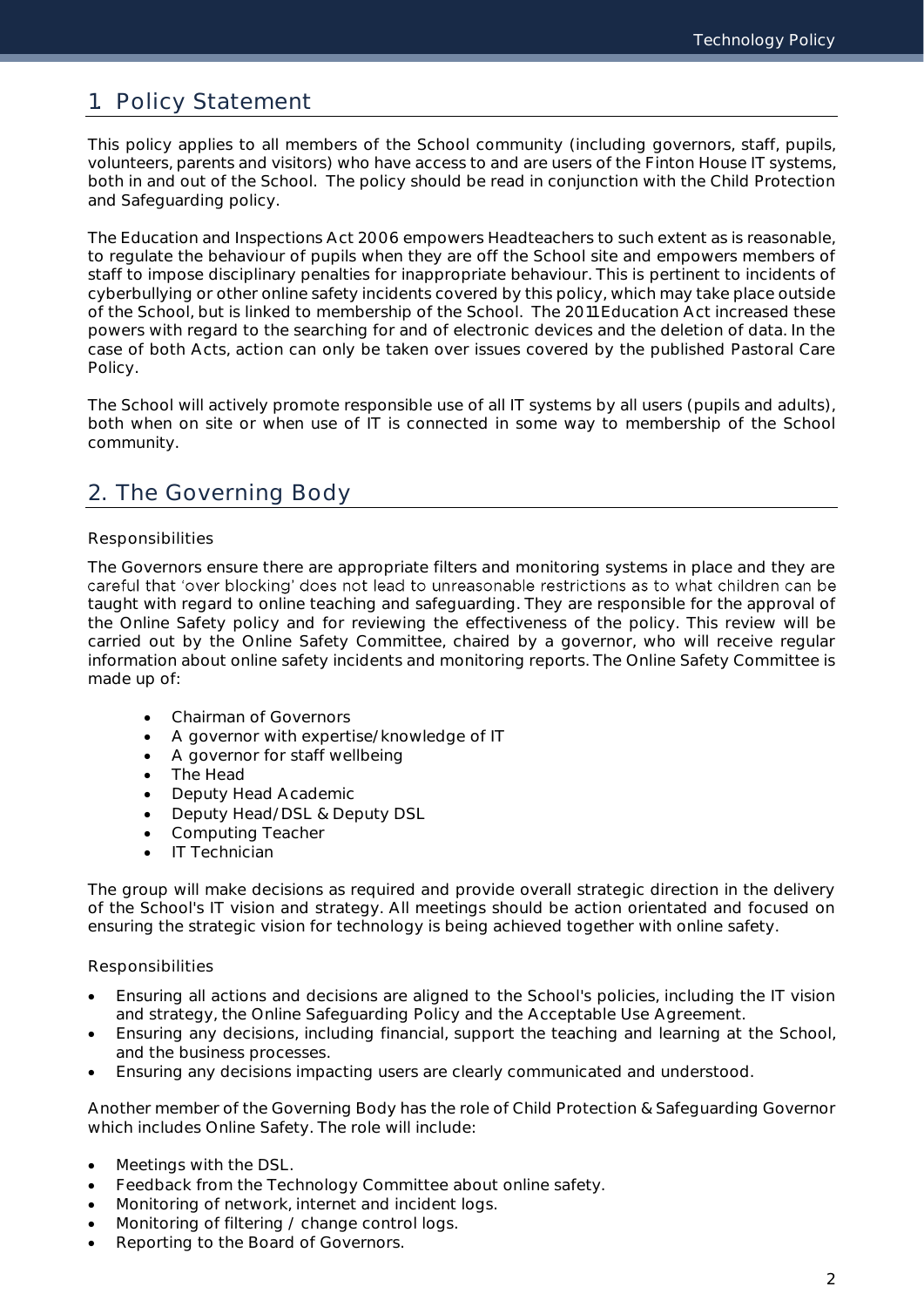- The production, review and monitoring of the School Online Safety policy and documents.
- Mapping and reviewing the online safety curricular provision ensuring relevance, breadth and progression.
- Monitoring and incident logs.
- Consulting stakeholders, including parents and the pupils about the online safety provision.

### **Training**

Governors should take part in online safety training and awareness sessions, with particular importance for those who are members of any subcommittee or group involved in technology, online safety, health & safety and safeguarding. This may be offered in a number of ways:

- Attendance at training provided by a relevant organisation.
- Participation in school training or information sessions for staff or parents.

## <span id="page-3-0"></span>3. The Headteacher and Senior Leaders

### Responsibilities

The Headteacher has a duty of care for ensuring the safety (including online safety) of members of the School community, although the day to day responsibility for online safety will be delegated to the DSL.

The Headteacher and DSL should be aware of the procedures to be followed in the event of a serious online safety allegation being made against a member of staff, (see flow chart "Incidents" of misuse" and Schools Actions and Procedures).

The Deputy Head Academic is responsible for ensuring that the DSL and other relevant staff receive suitable training to enable them to carry out their online safety roles and to train other colleagues, as relevant.

The Headteacher and Deputy Head Academic will ensure that there is a system in place to allow for monitoring and support of those in school who carry out the internal online safety monitoring role. This is to provide a safety net and also support to those colleagues who take on important monitoring roles.

The Senior Leadership Team will receive regular monitoring reports from the IT Technician.

## <span id="page-3-1"></span>4. The Designated Safeguarding Lead (DSL)

### Responsibilities

The DSL takes day to day responsibility for online safety issues and has a leading role in establishing and reviewing the School online safety policies and documents. This includes:

- Ensuring that all staff are aware of the procedures that need to be followed in the event of an online safety incident taking place.
- Providing training and advice for staff.
- Liaising with school technical staff.
- Receiving reports of online safety incidents and creating a log of incidents to inform future online safety developments.
- Meeting with the Child Protection & Safeguarding Governor to discuss current issues, review incident logs, filtering logs and change control logs.
- Attending Online Safety Committee meetings.
- Reporting about online matters to the Senior Leadership Team.

The DSL should be trained in Online Safety issues and be aware of the potential for serious child protection & safeguarding issues to arise from:

- Sharing of personal data.
- Access to illegal / inappropriate materials.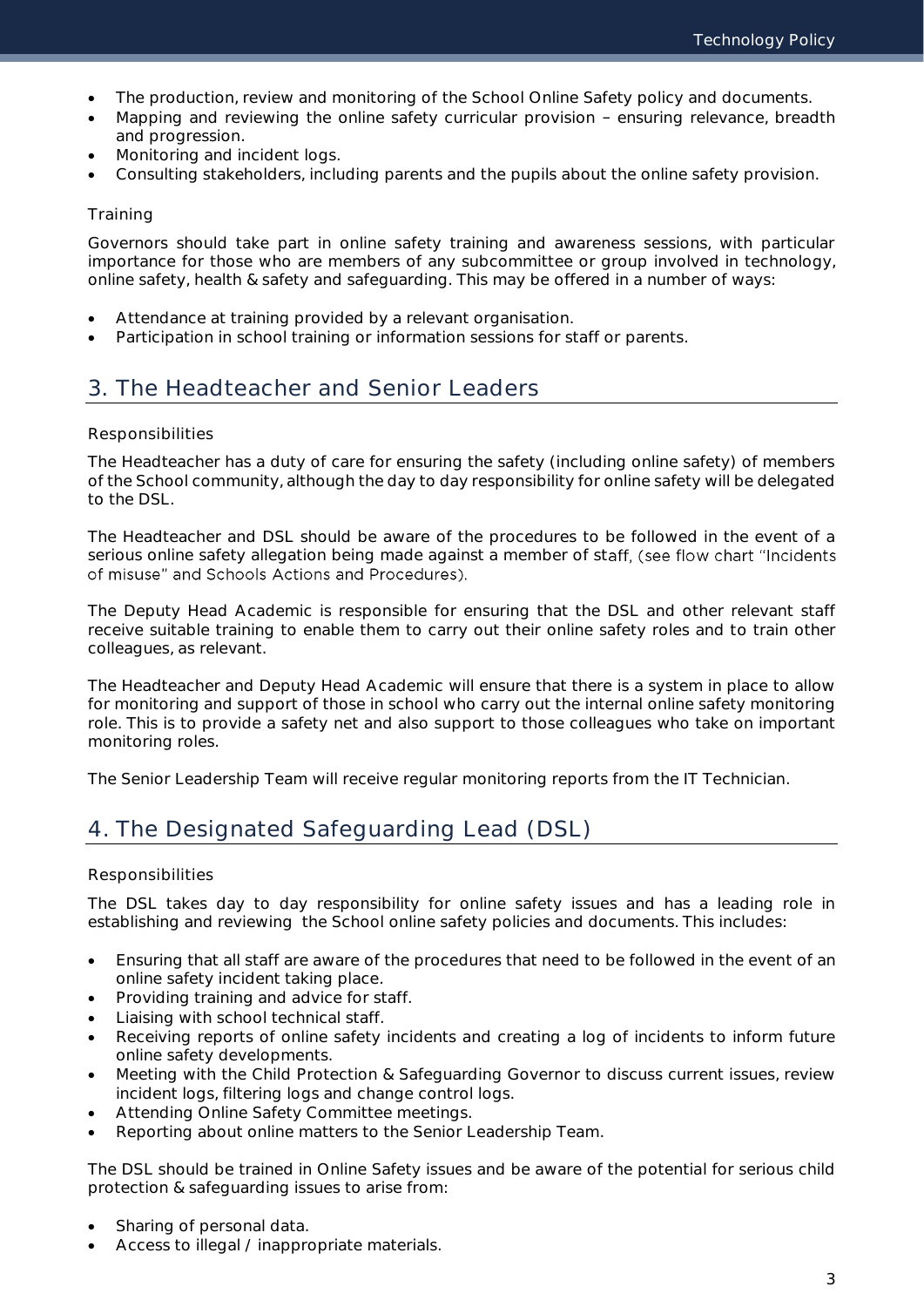- Inappropriate on-line contact with adults / strangers.
- Potential or actual incidents of grooming.
- Cyberbulling.

## <span id="page-4-0"></span>5. The IT Technician

### Responsibilities

The IT Technician is responsible for ensuring that:

- The School's technical infrastructure is secure and is not open to misuse or malicious attack.
- The School meets required online safety technical requirements.
- Users may only access the networks and devices through a properly enforced password protection policy, in which passwords are regularly changed.
- The filtering policy is applied and updated on a regular basis and that its implementation is not the sole responsibility of any single person (see "19. Technical Security" for good practice).
- They keep up to date with online safety technical information in order to effectively carry out their online safety role and to inform and update others as relevant.
- The use of the network, internet, Frog VL, School Manager, remote access and email is regularly monitored in order that any misuse/attempted misuse can be reported to the Head or DSL for investigation, action and sanction if appropriate.
- Monitoring software / systems are implemented and updated as agreed in school policies.

School technical systems will be managed in ways that ensure that the School meets recommended technical requirements:

- There will be regular reviews and audits of the safety and security of the School's technical systems.
- Servers, wireless systems and cabling must be securely located and physical access restricted.
- All users will have clearly defined access rights to school technical systems and devices.
- All users (pupils and adults) will be provided with a username and password by the IT service provider who will keep an up to date record of users and their usernames. Reception and Year 1 will use the same simple password. Year 2 to Year 6 are given a unique user name and password to be used throughout their time at Finton House School. Staff change their password twice a year in September and April.
- The passwords for the School's IT system, used by the IT service provider must also be available to the Head and should be kept in the School safe.
- The IT service provider is responsible for ensuring that software license logs are accurate and up to date and that regular checks are made to reconcile the number of licenses purchased against the number of software installations.
- Internet access is filtered for all users. Illegal content (e.g. child sexual abuse images) is filtered by the broadband or filtering provider by actively employing the Internet Watch Foundation CAIC list. Content lists are regularly updated and internet use is logged and regularly monitored. Requests for filtering changes must be made through the Head, Deputy Head Academic or DSL who will instruct the IT service provider accordingly.
- Internet filtering should ensure that pupils are safe from terrorist and extremist material including radicalisation when accessing the internet.
- The School has provided enhanced and differentiated user-level filtering through Smoothwall filter and firewall; (allowing different filtering levels for different ages and different groups of users - staff / pupils / visitors, etc.).
- The IT Service provider regularly monitors and records the activity of users on the School technical systems and users are made aware of this in the Acceptable Use Agreement;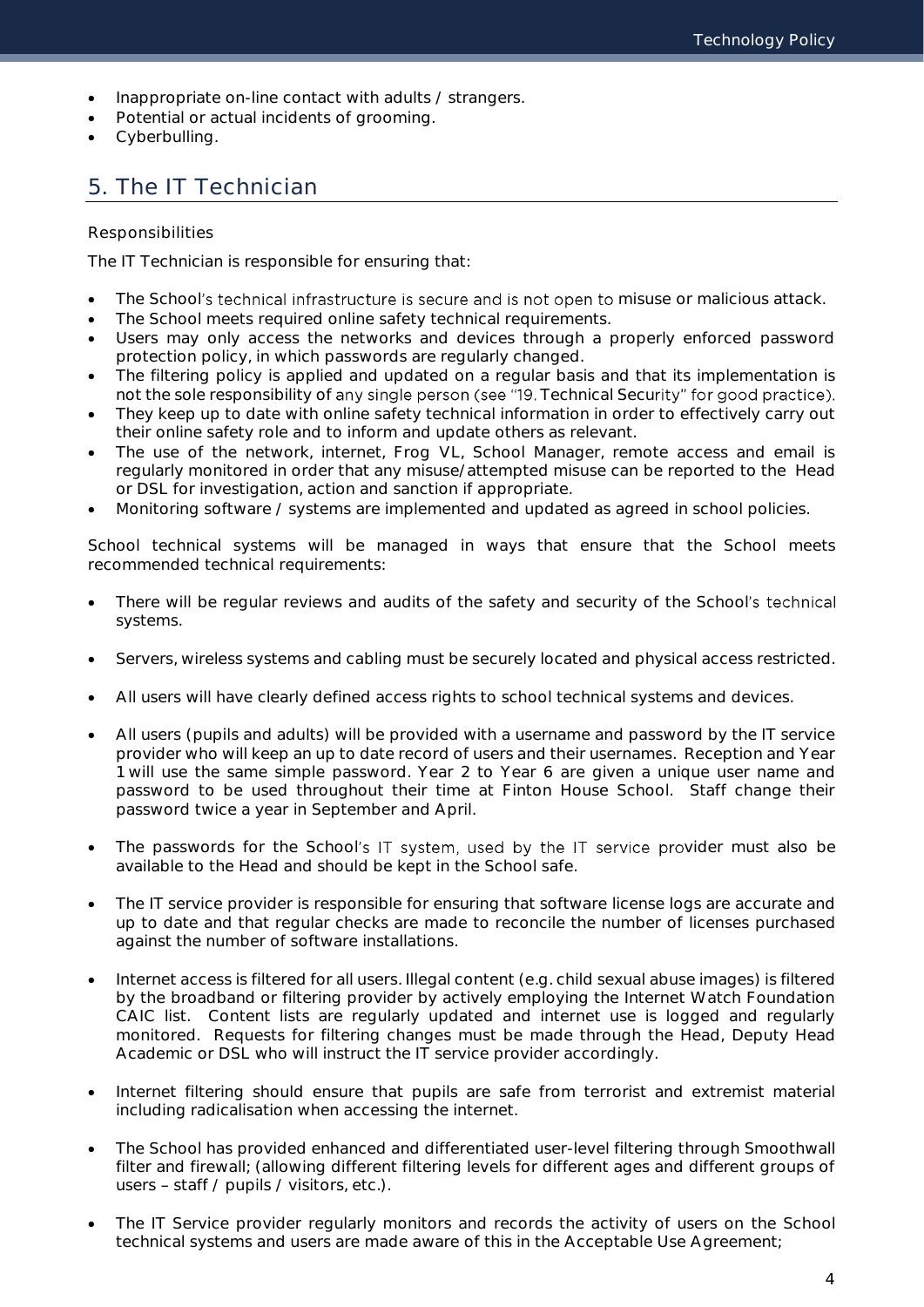- An appropriate system is in place for users to report any actual / potential technical incident or security breach via the Helpdesk.
- Appropriate security measures are in place to protect the servers, firewalls, routers, wireless systems, work stations, mobile devices etc. from accidental or malicious attempts which might threaten the security of the School systems and data. These are tested regularly. The School infrastructure and individual workstations are protected by up to date virus software.
- An agreed policy is in place for the provision of temporary access of "guests" (e.g.: trainee  $\bullet$ teachers, supply teachers, visitors) onto the School systems.
- An agreed policy is in place regarding the extent of personal use that users (staff and pupils) and their family members are allowed on school devices that may be used out of school (see AUA).
- An agreed policy is in place surrounding the downloading of executable files and installing programmes on school devices.
- An agreed policy is in place regarding the use of removable media (e.g.: memory sticks / CDs / DVDs) by users on school devices. Personal data cannot be sent over the internet or taken off the School site unless safely encrypted or otherwise secured, (see School Personal Data Policy).

## <span id="page-5-0"></span>6. The Staff of Finton House

### Responsibilities

All staff are responsible for ensuring that:

- They have an up to date awareness of online safety matters and of the current school Online Safety policy and practices.
- They know how to report any peer on peer abuse or other safeguarding concern (see Child Protection and Safeguarding policy) to the DSL immediately.
- They have read, understood and signed the Staff Acceptable Use Agreement, which includes remote learning/video conferencing. They are aware of expected staff behavior outlined in the Employment Handbook.
- They report any suspected misuse or problem to the Head or DSL for investigation.
- All digital communications with pupils, parents or carers should be on a professional level and only carried out using official school systems.
- Online safety issues are embedded in all aspects of the curriculum and other activities.
- Pupils understand and follow the Online Safety policy and Acceptable Use Agreements.
- Pupils have a good understanding of research skills and the need to avoid plagiarism and uphold copyright regulations.
- They monitor the use of digital technologies, mobile devices, cameras etc. in lessons and other school activities (where allowed) and implement current policies with regard to these devices.
- In lessons where internet use is pre-planned pupils should be guided to sites checked as suitable for their use and that any unsuitable material that is found in internet searches is reported immediately via the Helpdesk.

### **Training**

It is essential that all staff receive online safety training and understand their responsibilities, as outlined in this policy. Training will be offered as follows:

- A planned programme of formal online safety training is available to all staff. This will be regularly updated and reinforced.
- All new staff receive online safety training as part of their induction programme, ensuring that they fully understand the School Online Safety policy and Acceptable Use Agreements.
- It is expected that some staff will identify online safety as a training need within the appraisal process.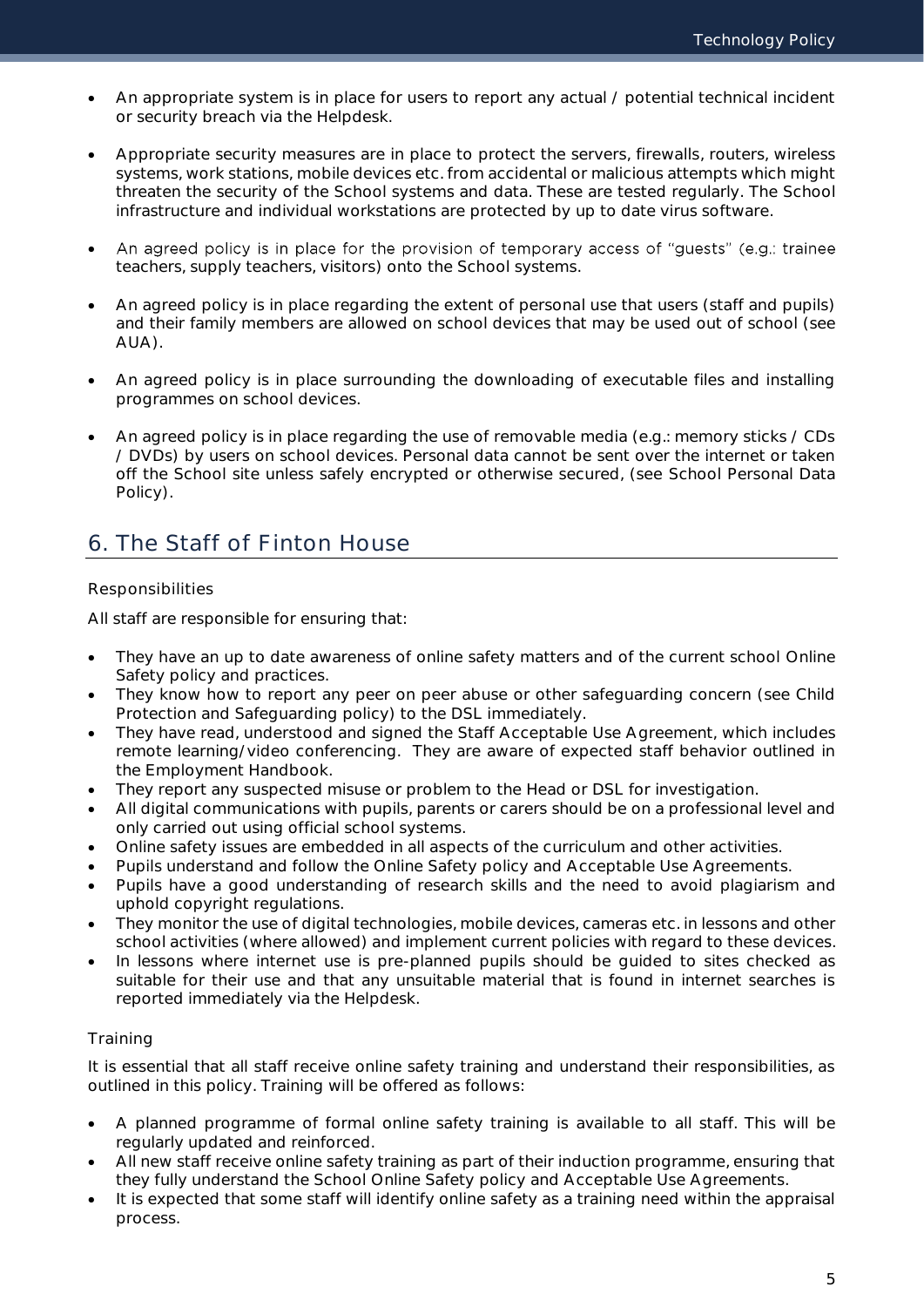- The DSL will receive regular updates through attendance at external training events and by reviewing guidance documents released by relevant organisations.
- This Online Safety policy and its updates will be presented to and discussed by staff.
- The DSL will provide advice / guidance / training to individuals as required with the support of the IT Technician and IT coordinator.

## <span id="page-6-0"></span>7. The Pupils

### Responsibilities

As pupils move through the School, they need to become increasingly aware of the need to take responsibility for their own actions and use of IT systems and hardware. This includes:

- Being responsible for using the School's digital technology systems in accordance with the Acceptable Use Agreement, which includes being online at home/remote learning.
- Having a steadily increasing understanding of research skills and the need to avoid plagiarism and uphold copyright regulations.
- Understanding the importance of reporting abuse, misuse or access to inappropriate materials and knowing how to do so.
- Being expected to know and understand policies on the use of mobile devices and digital cameras. They should also know and understand policies on the taking / use of images and on cyberbullying.
- Understanding the importance of adopting good online safety practice when using digital technologies out of school and realise that the School's Online Safety policy covers their actions out of school, if related to their membership of the School.

### Acceptable Use Agreement

For the Upper School children the Computer Teacher reads through the AUA with the children and they sign two copies; one is kept at school and the other copy is sent home for parents.

With Lower School children, a copy is sent in a 'pack' before the children start in Reception or Y1/Y2, the parents signed on behalf of the child having first shared the AUA with them.

When the AUAs are revised they are signed off as above but the LS one is electronically signed off by a parent on their child's behalf.

### Education

Whilst regulation and technical solutions are very important, their use must be balanced by educating pupils to take a responsible approach. The education of pupils in online safety is therefore an essential part of the School's online safety provision. Pupils need the help and support of the School to recognise and avoid online safety risks and build their resilience to this aspect of their lives. Children can report any online safety concerns or cyberbullying worries to any member of staff but can also use the Frog Pastoral page and alerts are then sent to the Head of Upper and Lower School, who respond during the School week within 24 hours.

Online safety is a focus in all areas of the curriculum and staff reinforce online safety messages across the curriculum. The online safety curriculum is broad, relevant and provides progression, with opportunities for creative activities and will be provided in the following ways:

- A planned online safety curriculum is provided as part of Computing, PHSEE and other lessons and should be regularly revisited.
- Key online safety messages are reinforced as part of a planned programme of assemblies and pastoral activities.
- The pupils are taught in all subjects to be critically aware of the materials and content they access on-line and be guided to validate the accuracy of information.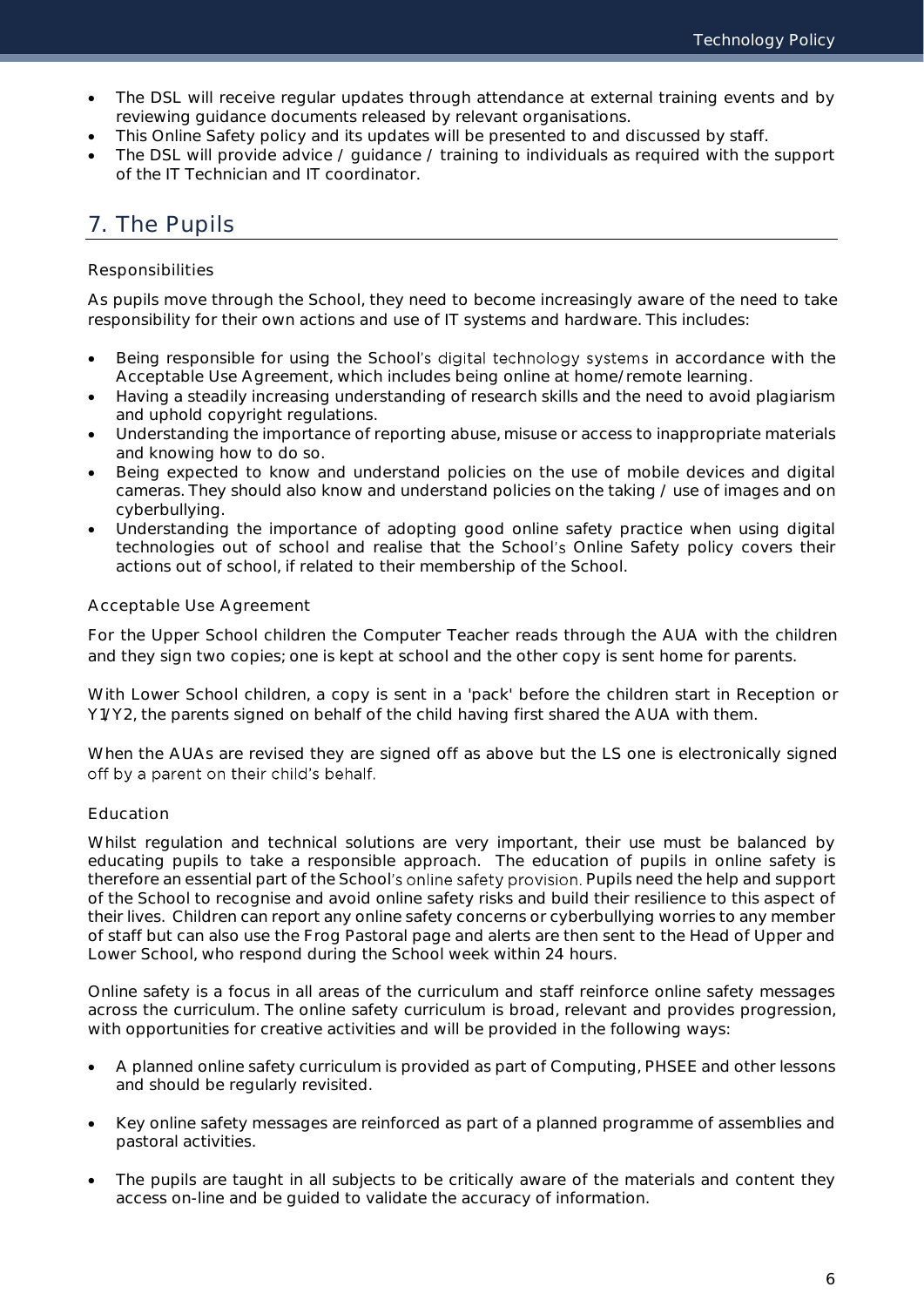- The pupils are taught to acknowledge the source of information used and to respect copyright when using material accessed on the internet.
- The pupils are supported in building resilience to radicalisation by providing a safe environment for debating controversial issues and helping them to understand how they can influence and participate in decision-making.
- The pupils are helped to understand the need for the Pupil Acceptable Use Agreement and encouraged to adopt safe and responsible use both within and outside school.
- Staff act as good role models in their use of digital technologies, the internet and mobile devices.
- Where pupils are allowed to freely search the internet, staff should be vigilant in monitoring the content of the websites pupils visit.
- It is accepted that from time to time, for good educational reasons, pupils may need to research topics (e.g. racism, drugs or discrimination) that would normally result in internet searches being blocked. In such a situation, staff can request that sites are temporarily removed from the filtered list for the period of study. Any request to do so, should be made through the Head or DSL who will authorise the IT Technician accordingly.

## <span id="page-7-0"></span>8. The Parents

For the purposes of this policy, 'Parents' also includes any carers responsible for pupils at Finton House.

### Responsibilities

Parents play a crucial role in ensuring that their pupils understand the need to use the internet and mobile devices in an appropriate way. The School will take every opportunity to help parents understand these issues through parents' workshops, newsletters, the School's VLE (Frog Learn) including information about national and local online safety campaigns or literature. Parents and carers will be encouraged to support the School in promoting good online safety practice and to follow guidelines on the appropriate use of:

- Digital and video images taken at school events.
- Access to parents' sections of the website, Frog VLE and on-line pupil records.
- Their pupils's personal devices in the School (where this is allowed).
- Video-conferencing use for home use or remote learning.

### Education

Some parents and carers have only a limited understanding of online safety risks and issues, yet they play an essential role in the education of their pupils and in the monitoring / regulation of the pupils's on-line behaviours. Parents may underestimate how often pupils come across potentially harmful and inappropriate material on the internet and may be unsure about how to respond. The School will therefore seek to provide information and awareness to parents and carers through:

- Curriculum activities.
- Regular articles and links in the weekly school Newsletter.
- Letters, the School website and Frog VLE.
- Parents' workshop sessions.  $\bullet$
- High profile events and campaigns e.g.: Safer Internet Day. Reference to the relevant websites, publications e.g.: SWGfl - [swgfl.org.uk](http://swgfl.org.uk/)  Internet Matters.org - [https://www.internetmatters.org](https://www.internetmatters.org/) Thinkuknow - <https://www.thinkuknow.co.uk/> Net Aware - <https://www.net-aware.org.uk/> UK Safer Internet Centre - <https://www.saferinternet.org.uk/> Parent Info - <https://parentinfo.org/>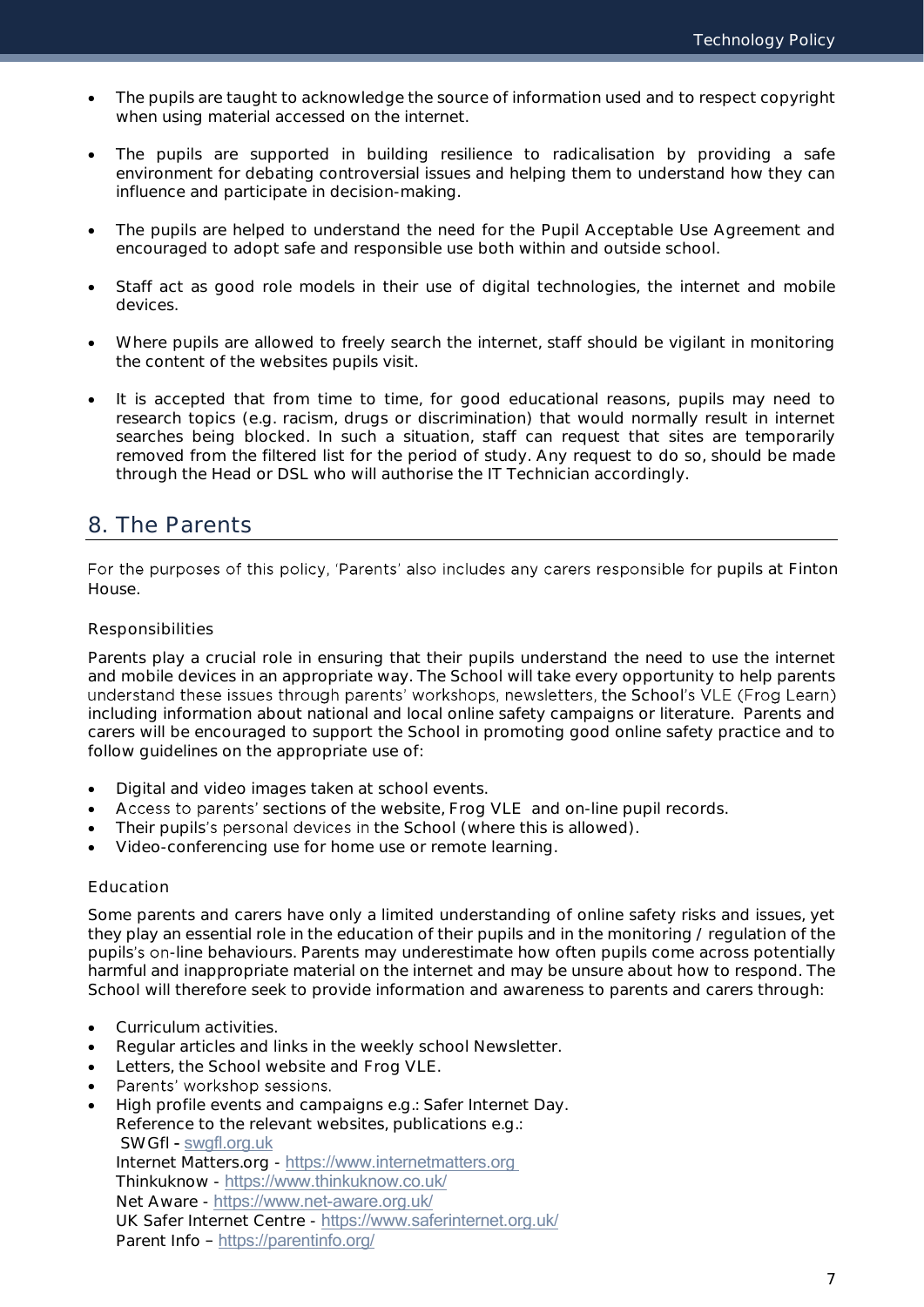London Grid for Learning - <https://www.lgfl.net/online-safety/default.aspx> CEOP - <https://www.ceop.police.uk/safety-centre/> Childline - [https://www.childline.org.uk/info-advice/bullying-abuse-safety/online-mobile-](https://www.childline.org.uk/info-advice/bullying-abuse-safety/online-mobile-safety/)safety/ 0800 1111 who are operating a 9am - Midnight service in response to COVID-19. NSPCC - <https://www.nspcc.org.uk/keeping-children-safe/online-safety/> Childnet - <https://www.childnet.com/parents-and-carers/parent-and-carer-toolkit> Let's Talk about It - <https://www.ltai.info/staying-safe-online/>

### <span id="page-8-0"></span>9. The Wider Community

The School will in the future be looking to provide opportunities for local community groups / members of the community to gain from the School's online safety knowledge and experience. This may be offered through the following:

- Providing family learning courses in use of new digital technologies, digital literacy and online safety.
- Online safety messages targeted towards grandparents and other relatives as well as parents.
- Supporting community groups e.g.: Early Years Settings, Childminders, youth / sports / voluntary groups to enhance their Online Safety provision.

| No             | Area                          |                  | Sub Area                                        | Owner                 |
|----------------|-------------------------------|------------------|-------------------------------------------------|-----------------------|
| $\mathbf{1}$   |                               | 1.1              | Generate / update                               | Tech Committee        |
|                |                               | 1.2              | IT communication                                | Technician            |
|                | <b>IT Strategy</b>            | $\overline{1.3}$ | Define user requirements                        | <b>Tech Committee</b> |
|                |                               | 1.4              | Review system requirements v.<br>strategy       | Technician            |
| $\overline{2}$ |                               | 2.1              | Running costs budget                            | Technician            |
|                |                               | 2.2              | IT Cap-Ex budget                                | <b>Bursar</b>         |
|                | Budgets,<br>purchasing<br>&   | 2.3              | <b>Budget recommendations</b>                   | <b>Tech Committee</b> |
|                | Contracts                     | 2.4              | Approve purchases                               | <b>Bursar</b>         |
|                |                               | 2.5              | Purchase IT resources                           | Technician            |
|                |                               | 2.6              | 3rd Party contracts, KPIs                       | <b>Bursar</b>         |
| $\overline{3}$ |                               | $\overline{3.1}$ | Systems and services documents                  | Technician            |
|                | Documentation,<br>procedures, | $\overline{3.2}$ | Technology & Online Safety policy               | Head                  |
|                | policies<br>&<br>processes    | 3.3              | Define policies, processes<br>and<br>procedures | <b>Bursar</b>         |
|                |                               | 3.4              | Password security                               | Bursar/Head           |
| $\overline{4}$ |                               | 4.1              | IT services & systems                           | Technician            |
|                | Reporting                     | $\overline{4.2}$ | Progress of works/projects                      | Technician            |
|                |                               |                  | Satisfaction surveys                            | <b>Bursar</b>         |

## <span id="page-8-1"></span>10. Overview of Responsibilities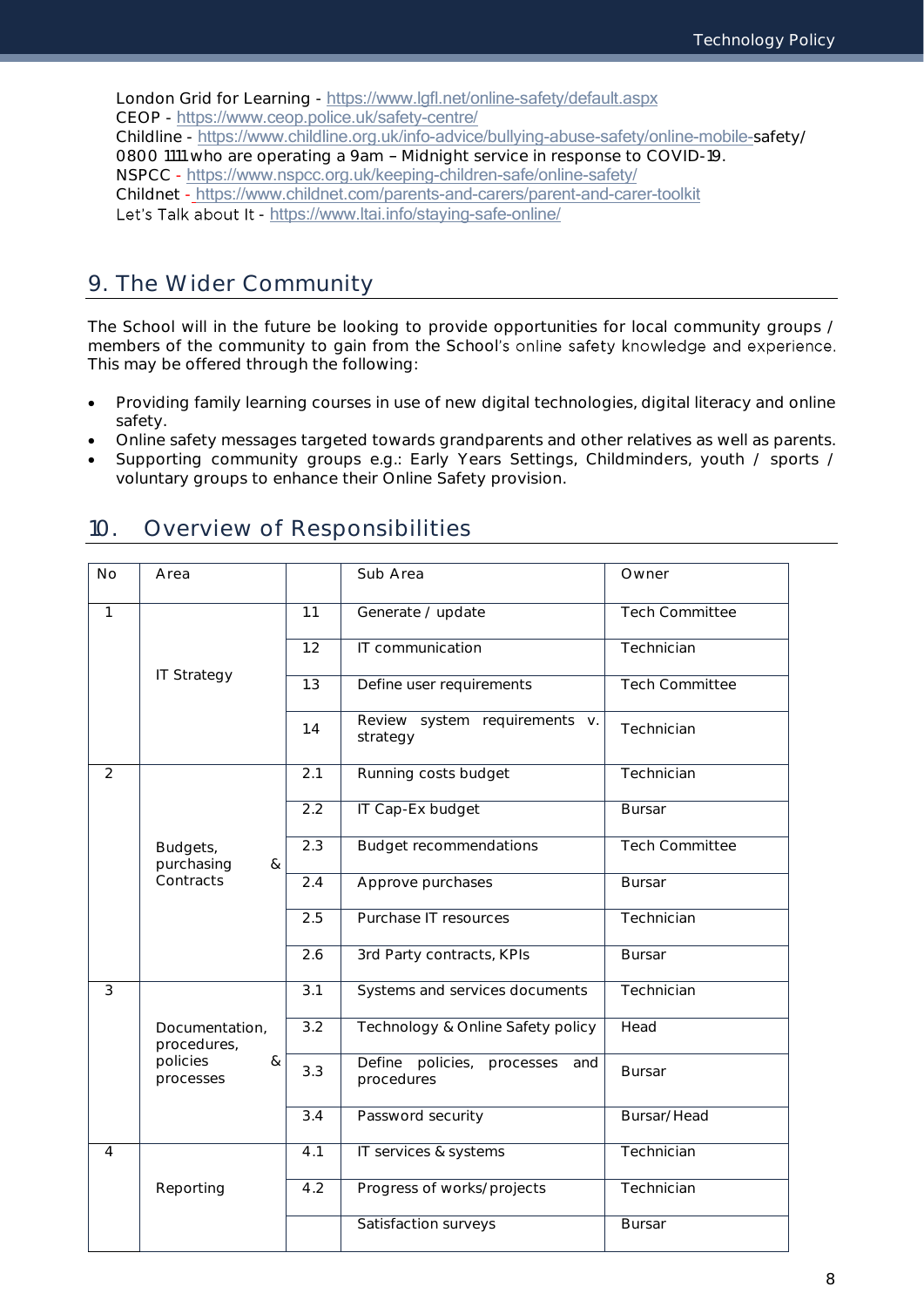| <b>No</b>      | Area                      |                   | Sub Area                      | Owner               |
|----------------|---------------------------|-------------------|-------------------------------|---------------------|
| 5              |                           | 5.1               | New School Servers            | Elmbrook            |
|                | Server<br>Environment     | 5.2               | Old Servers                   | Elmbrook            |
|                |                           | 5.3               | Domain Management             | <b>Bursar</b>       |
| 6              |                           | 6.1               | Boards / Panels               | Technician          |
|                | Class<br>Room             | 6.2               | Mobiles for trips             | Technician          |
|                | Environment               | 6.3               | Desktops/iPads/laptops        | Technician          |
|                |                           | 6.4               | Printers                      | Technician          |
| $\overline{7}$ | Management<br>Information | 7.1               | Software                      | Technician          |
|                | System                    | 7.2               | Data                          | Cai Murphy          |
| 8              |                           | $\overline{8.1}$  | Windows                       | <b>Elmbrook</b>     |
|                |                           | 8.2               | VLE                           | India Gammon        |
|                | Operating<br>Software     |                   | Dashboard                     | Elmbrook            |
|                |                           |                   | Anti Virus                    | Elmbrook            |
|                |                           |                   | Print management              | Technician / Bursar |
|                |                           | 8.6               | Jamf                          | Technician          |
| 9              | <b>iPads</b>              | $\overline{9.1}$  | Apps                          | Technician          |
| 10             | PCs and Laptops           | 10.1              | Hardware                      | Technician          |
| 11             | Data                      | $\overline{1}1.1$ | Back up                       | Elmbrook            |
|                | Management                | $\overline{1}1.2$ | GDPR compliance               | Guy Collins-Down    |
| 12             |                           | 12.1              | Licenses                      | Technician          |
|                | Helpdesk                  | 12.2              | Open items                    | <b>Bursar</b>       |
|                |                           | 12.3              | <b>SLA</b>                    | <b>Bursar</b>       |
| 13             |                           | 13.1              | Smoothwall                    | Technician          |
|                | Safeguarding              | 13.2              | Monitoring                    | DSL and Technician  |
|                |                           | 13.3              | Email addresses               | Elmbrook            |
| 14             |                           | 14.1              | New joiners                   | Technician          |
|                |                           | 14.2              | Inset day                     | Technician          |
|                | Training<br>programme     | 14.3              | Frog/VLE                      | India Gammon        |
|                |                           | 14.4              | Parents/Students home support | Technician          |
|                |                           | 14.5              | Online safety                 | Susan Seale         |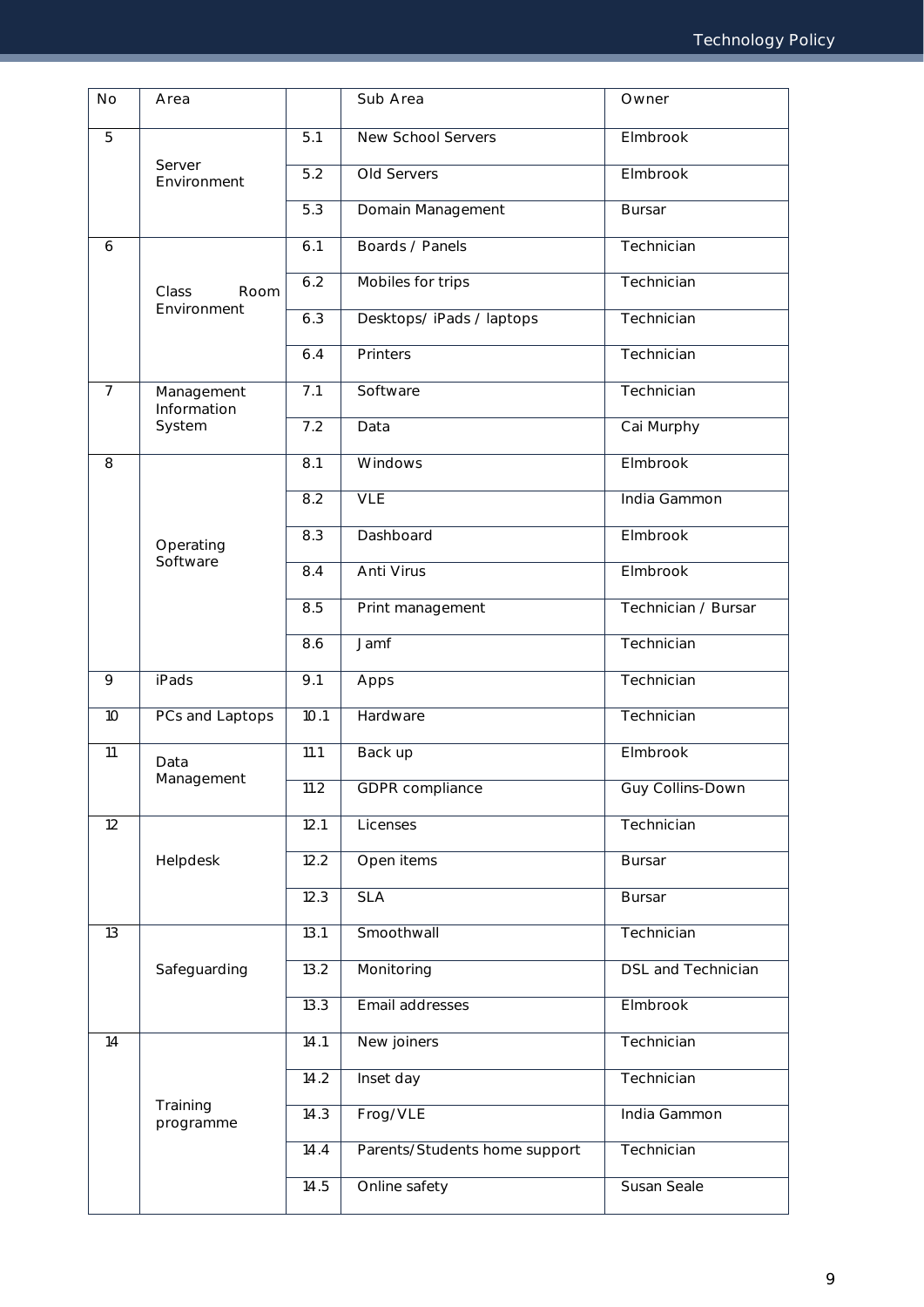| <b>No</b> | Area              |                         |      | Sub Area                                           | Owner                              |
|-----------|-------------------|-------------------------|------|----------------------------------------------------|------------------------------------|
| 15        | Social<br>Digital | Media/                  | 15.1 | All channels (FB, TW, Linkedin,<br>website)        | Kate Hebblethwaite<br>India Gammon |
| 16        |                   |                         | 16.1 | <b>PAT</b> testing                                 | <b>Bursar</b>                      |
|           | Safety            | and                     | 16.2 | Cable safety review                                | Technician                         |
|           | insurance         | 16.3<br>Insurance cover |      | <b>Bursar</b>                                      |                                    |
|           |                   |                         | 16.4 | All items security marked and on<br>asset register | Technician                         |

## <span id="page-10-0"></span>11. Mobile Technologies

Mobile technology devices may be school owned or personally owned and might include: smartphone, tablet, notebook / laptop or other technology that usually has the capability of utilising the School's wireless network. The device then has access to the wider internet which may include Engage, Frog VLE and other cloud based services such as email and data storage.

All users should understand that the primary purpose of the devices in a school context is educational. The AUA covers mobile technologies and is consistent with and inter-related to other relevant school polices including but not limited to the Safeguarding Policy, Pastoral Care Policy and Anti-Bullying Policy and Acceptable. Teaching about the safe and appropriate use of mobile technologies should be an integral part of the School's Online Safety education programme.

The School allows the following devices:

|                     |                                            | <b>School Devices</b>                          | Personal Devices |                       |                |  |  |
|---------------------|--------------------------------------------|------------------------------------------------|------------------|-----------------------|----------------|--|--|
|                     | School owned for<br>single user<br>(staff) | School owned for<br>multiple users<br>(pupils) | Pupil<br>owned   | <b>Staff</b><br>owned | Guest<br>owned |  |  |
| Allowed in school   | Yes                                        | Yes                                            | No               | Yes                   | Yes            |  |  |
| Full network access | Yes                                        | Yes                                            | No               | Yes                   | No.            |  |  |
| Internet only       | n/a                                        | n/a                                            | $N_O$            | n/a                   | Yes            |  |  |
| Remote server       | Yes                                        | No                                             | No               | Yes                   | No             |  |  |

School mobile devices are allocated as follows:

iPads

All teachers are provided with an iPad. There are also 60 located outside the library which can be booked out by a member of staff for pupil use and maybe booked out by a teaching assistant for their own use.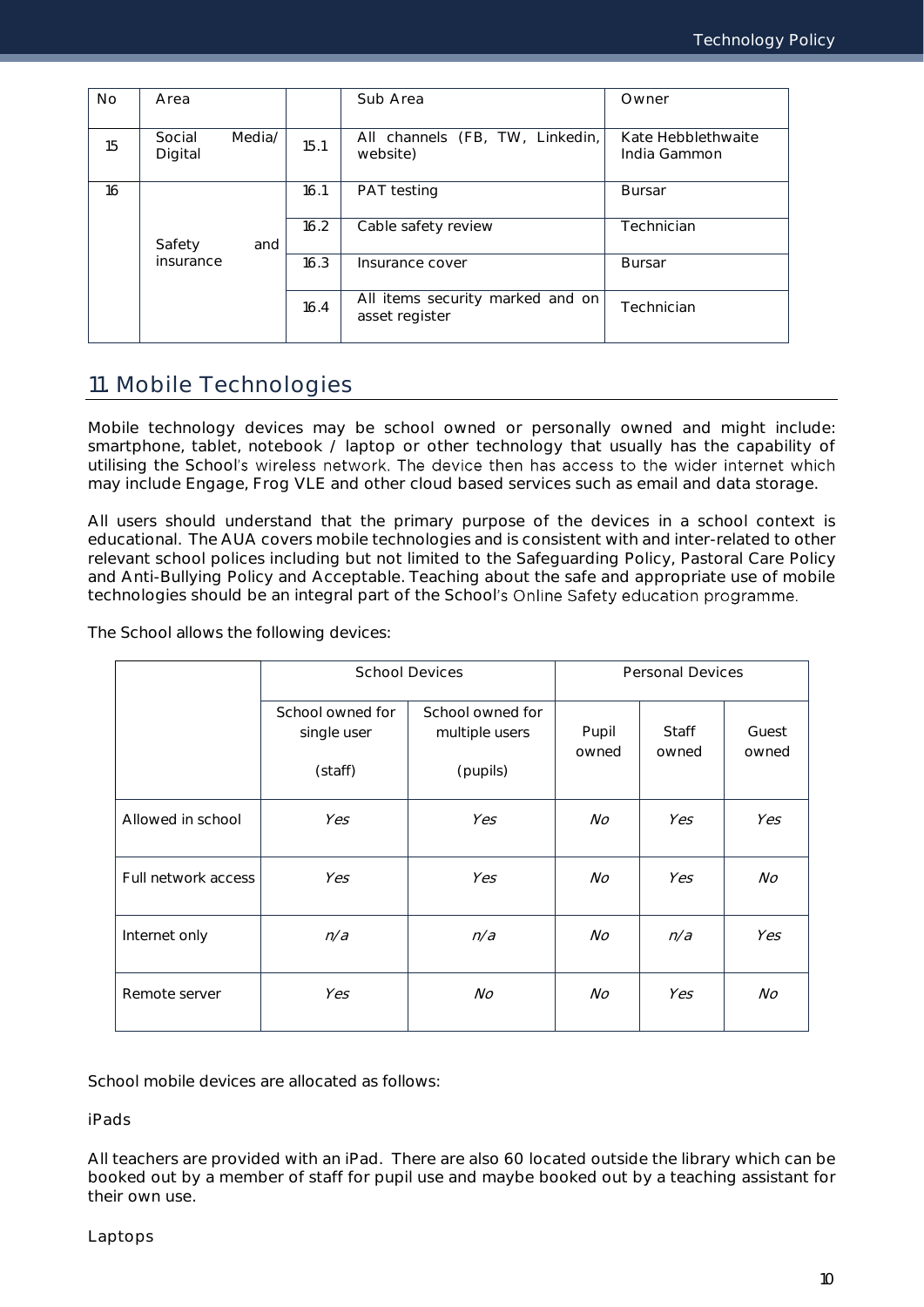Various members of staff have been allocated a laptop. There are also 40 located outside the library and 20 in the Emma Thornton building which can be booked out by a member of staff for pupil use.

The School manages all of the devices, including the installation of apps and software, the changing of settings and monitoring of use.

All school iPads are controlled though the use of Mobile Device Management software, Jamf.

Appropriate access control is applied to all mobile devices according to the requirements of the user (e.g.: Internet only access, network access allowed, shared folder network access).

The School has addressed broadband performance and capacity to ensure that core educational and administrative activities are not negatively affected by the increase in the number of connected devices.

For all mobile technologies, filtering will be applied to the internet connection and attempts to bypass this are not permitted. The filtering of all devices accessing the School systems is through Smoothwall and is set per user. Where the user cannot be determined (i.e.: due to a group log-in being used) the access will be very restricted.

Appropriate exit processes are implemented for devices no longer used at a school location or by an authorised user. These may include; revoking links between software and the device, removing proxy settings, ensuring no sensitive data is removed from the network, uninstalling schoollicenced software etc.

All school devices are subject to proactive routine monitoring.

Staff iPads maybe taken off site, but should never be left unattended, nor the passcode shared or removed. They should not be used by anyone else, including family members. Pupil iPads and laptops may only be taken off-site within the local area for teaching and learning purposes.

Personal use of school devices is permitted, but within the terms of the AUA and so long as it does not interfere with or compromise professional duties or responsibilities.

All users of school devices are entitled to technical support from the IT Technician.

The changing of settings (exceptions include personal settings such as font size, brightness, etc.) that would stop the device working as it was originally set up and intended to work is not permitted.

The software / apps originally installed by the School must remain on the School owned device in usable condition and be easily accessible at all times. From time to time the School may add software applications for use in a particular lesson. Periodic checks of devices will be made to ensure that users have not removed required apps.

The School will ensure that school devices contain the necessary apps for school work. Apps added by the School will remain the property of the School and will not be accessible to students on authorised devices once they leave the School roll. Any apps bought by the user on their own account will remain theirs.

### Personal Mobile Devices

All personal devices are restricted through the implementation of technical solutions that provide appropriate levels of network access.

Staff are also advised that personal devices including mobile phones, cameras, home laptops, iPads or any mobile technology should not be used to download or store school data including files, folders, images or emails. They should never contain photographs of pupils or be used to contact pupils.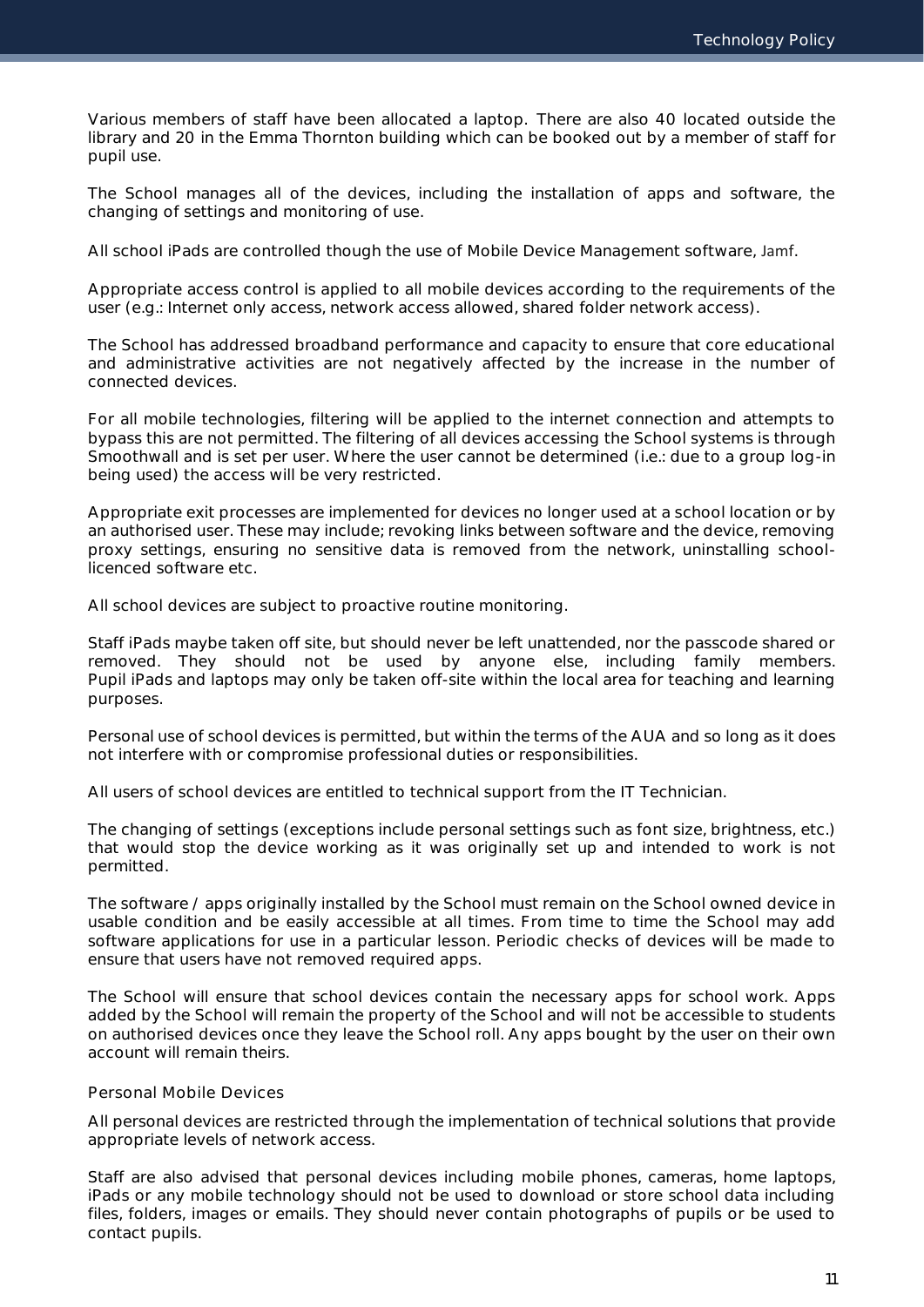Personal devices are brought into the School entirely at the risk of the owner and the decision to bring the device in to the School lies with the user (and their parents/carers) as does the liability for any loss or damage resulting from the use of the device in school.

The School accepts no responsibility or liability in respect of lost, stolen or damaged devices while at school or on activities organised or undertaken by the School (the School recommends insurance is purchased to cover that device whilst out of the home).

The School accepts no responsibility for any malfunction of a device due to changes made to the device while on the School network or whilst resolving any connectivity issues.

The School recommends that the devices are made easily identifiable and have a protective case to help secure them as the devices are moved around the School. Pass-codes or PINs should be set on personal devices to aid security.

The School is not responsible for the day to day maintenance or upkeep of the users personal device such as the charging of any device, the installation of software updates or the resolution of hardware issues.

Users are expected to act responsibly, safely and respectfully in line with current Acceptable Use Agreements, in addition;

- Devices may not be used in tests or exams.
- Visitors should be provided with information about how and when they are permitted to use mobile technology in line with local safeguarding arrangements.
- Users are responsible for keeping their device up to date through software, security and app updates. The device is virus protected and should not be capable of passing on infections to the network.
- Users are responsible for charging their own devices and for protecting and looking after their devices while in school.
- Devices must be in silent mode on the School site and on school minibuses.
- School devices are provided to support learning.
- It is expected that pupils/students will bring devices to school as required.
- Confiscation and searching the School has the right to take, examine and search any device that is suspected of unauthorised use, either technical or inappropriate.
- Users should be mindful of the age limits for app purchases and use and should ensure they read the terms and conditions before use.
- Users must only photograph people with their permission. Users must only take pictures or videos that are required for a task or activity. All unnecessary images or videos will be deleted immediately.
- Devices may be used in lessons in accordance with teacher direction.
- Staff owned devices should not be used for personal purposes during teaching sessions or when on duty, unless in exceptional circumstances.
- Printing from personal devices will not be possible.

### <span id="page-12-0"></span>12.Insurance

School devices are covered by the School's contents insurance policy. Incidents of loss, theft or damage to a school mobile device should be reported to the Bursar who will decide whether to make an insurance claim. If no responsibility can be proved for the damage or loss of the device then the School will arrange repair or replacement.

The School has implemented an "authorised device" approach. Users who have been allocated a device for work use sign an agreement assuming responsibility for that device. The user is liable to replace the item if their behaviour is deemed to have been negligent.

## <span id="page-12-1"></span>13.Use of Digital and Video Images

The development of digital imaging technologies has created significant benefits to learning, allowing staff and pupils instant use of images that they have recorded themselves or downloaded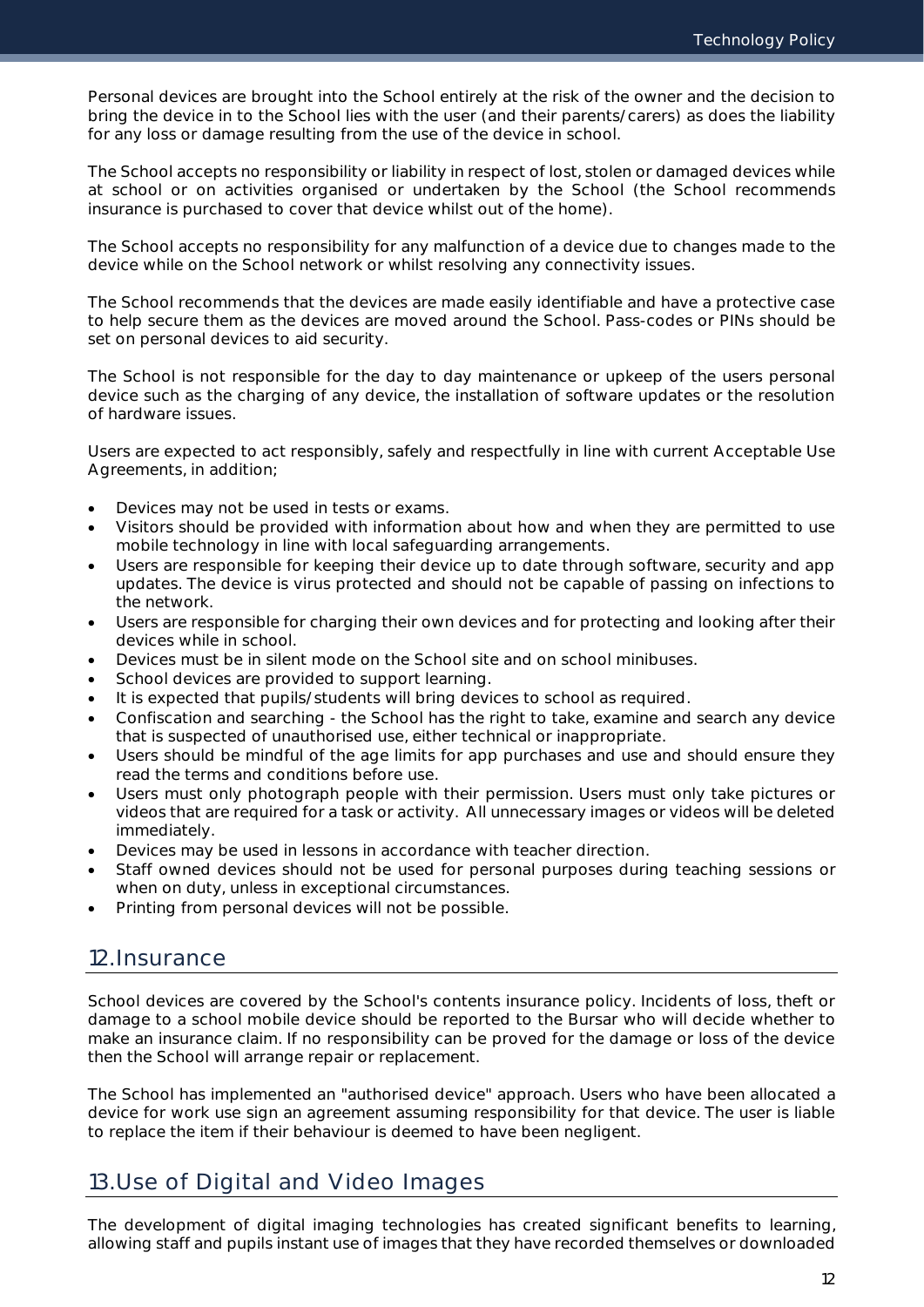from the internet. However, staff, parents and pupils need to be aware of the risks associated with publishing digital images on the internet, potentially creating a digital footprint. Such images may provide avenues for cyberbullying to take place. Digital images may remain available on the internet forever and may cause harm or embarrassment to individuals in the short or longer term. It is common for employers to carry out internet searches for information about potential and existing employees. The School will inform and educate users about these risks and will implement policies to reduce the likelihood of the potential for harm:

- 1. When using digital images, staff should inform and educate pupils about the risks associated with the taking, use, sharing, publication and distribution of images. In particular they should recognise the risks attached to publishing their own images on the internet e.g.: on social networking sites.
- 2. Written permission from parents or carers will be obtained via a consent form to agree / not agree to photographs of their child being published on the School website, social media and local press.
- 3. In accordance with guidance from the Information Commissioner's Office, parents are welcome to take videos and digital images of their pupils at school events for their own personal use (as such use is not covered by the Data Protection Act). To respect everyone's privacy and in some cases protection, these images should not be published or made publicly available on social networking sites, nor should parents comment on any activities involving other pupils in the digital / video images.
- 4. Staff and volunteers are allowed to take digital / video images to support educational aims, but must follow school policies concerning the sharing, distribution and publication of those images. Those images should only be taken on school equipment, the personal equipment of staff should not be used for such purposes.
- 5. If parents have expressed a preference for the School to avoid taking or publishing images of their child/children in certain circumstances, they should follow this.
- 6. Care should be taken when taking digital / video images that pupils are appropriately dressed and are not participating in activities that might bring the individuals or the School into disrepute.
- 7. Pupils must not take, use, share, publish or distribute images of others without their permission.
- 8. Photographs published on the website, or elsewhere that include pupils will be selected carefully and will comply with good practice guidance on the use of such images.
- 9. Pupils' full names will not be used anywhere on a website or blog in the public domain, particularly in association with photographs.
- <span id="page-13-0"></span>10. Pupils' work can only be published with the permission of the child and parents or carer.

## 14. Video-Conferencing and Offsite Teaching in Extreme **Circumstances**

All staff who interact with children remotely online will continue to look out for signs a child may be at risk. Any concerns will be followed up on, as detailed in the Child Protection & Safeguarding policy. Staff and pupils' AUA's cover remote learning. On Frog (VLE) there is a digital safety portal for parents to access information and where they can report a concern.

Video-conferencing of pupils is conducted using Zoom and access codes to the lessons are embedded within password protected Frog (VLE), so never in the public domain. There is an encrypted password in the link, so even if someone guessed the access code, it still would not work. Before joining, the meeting there is a waiting room so no participant can join unless the host accepts him or her into the meeting from here. As there are small, numbers within any meeting it is easy for the member of staff to see whom they are inviting in.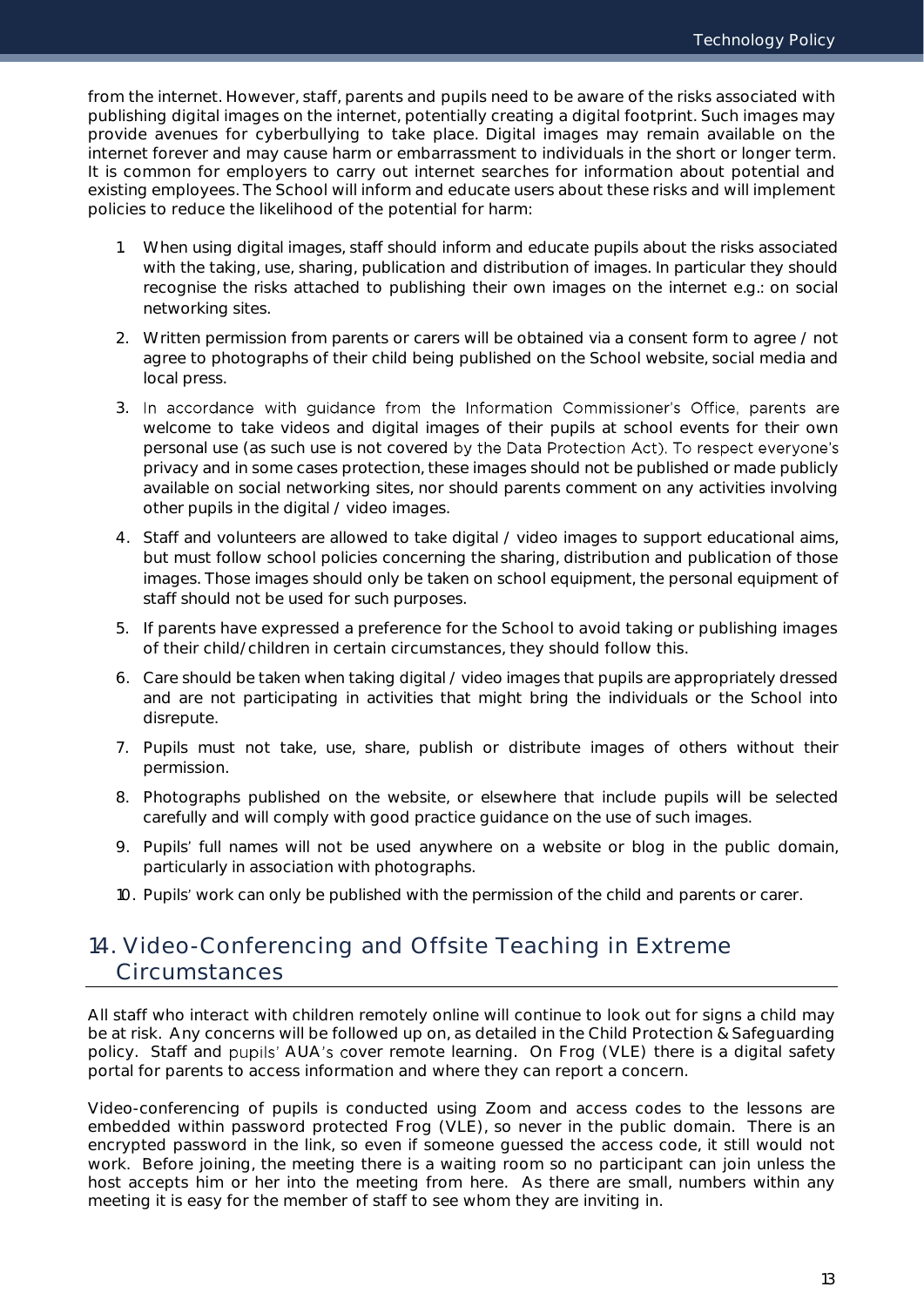In addition there is a Remote Learning section on Frog where there is an ePortfolio for each child to easily upload and store their online learning. Teachers access it, in order to mark work and to provide feedback.

## <span id="page-14-0"></span>15. Communications

A wide range of rapidly developing communications technologies has the potential to enhance learning. The following table shows permissions for various devices and actions in school:

|                                                                        | Staff & other adults |                          |                            | Pupils       |         |                          |                                        |             |
|------------------------------------------------------------------------|----------------------|--------------------------|----------------------------|--------------|---------|--------------------------|----------------------------------------|-------------|
| <b>Communication Technologies</b>                                      | Allowed              | Allowed at certain times | Allowed for selected staff | Not allowed  | Allowed | Allowed at certain times | staff<br>with<br>nermission<br>Allowed | Not allowed |
| Mobile phones may be used in school                                    | $\checkmark$         |                          |                            |              |         |                          |                                        | ✓           |
| Use of mobile phones in lessons                                        |                      |                          |                            | $\checkmark$ |         |                          |                                        | ✓           |
| Use of mobile phones in social time                                    | $\checkmark$         |                          |                            |              |         |                          |                                        | ✓           |
| Taking photos on private mobile phones / cameras                       |                      |                          |                            | $\checkmark$ |         |                          |                                        | ✓           |
| Use of other private mobile devices e.g.: tablets                      |                      | $\checkmark$             |                            |              |         |                          |                                        | ✓           |
| Use of personal email addresses in school, or on the<br>School network |                      | $\checkmark$             |                            |              |         |                          |                                        | ✓           |
| Use of school email for personal emails                                |                      |                          |                            | $\checkmark$ |         |                          |                                        | ✓           |
| Use of private messaging apps in school, or on the<br>School network   |                      | $\checkmark$             |                            |              |         |                          |                                        | ✓           |
| Use of social media in school, or on the School network                |                      | $\checkmark$             |                            |              |         |                          |                                        | ✓           |
| Use of external blogs in school, or on the School<br>network           |                      | ✓                        |                            |              |         |                          |                                        | ✓           |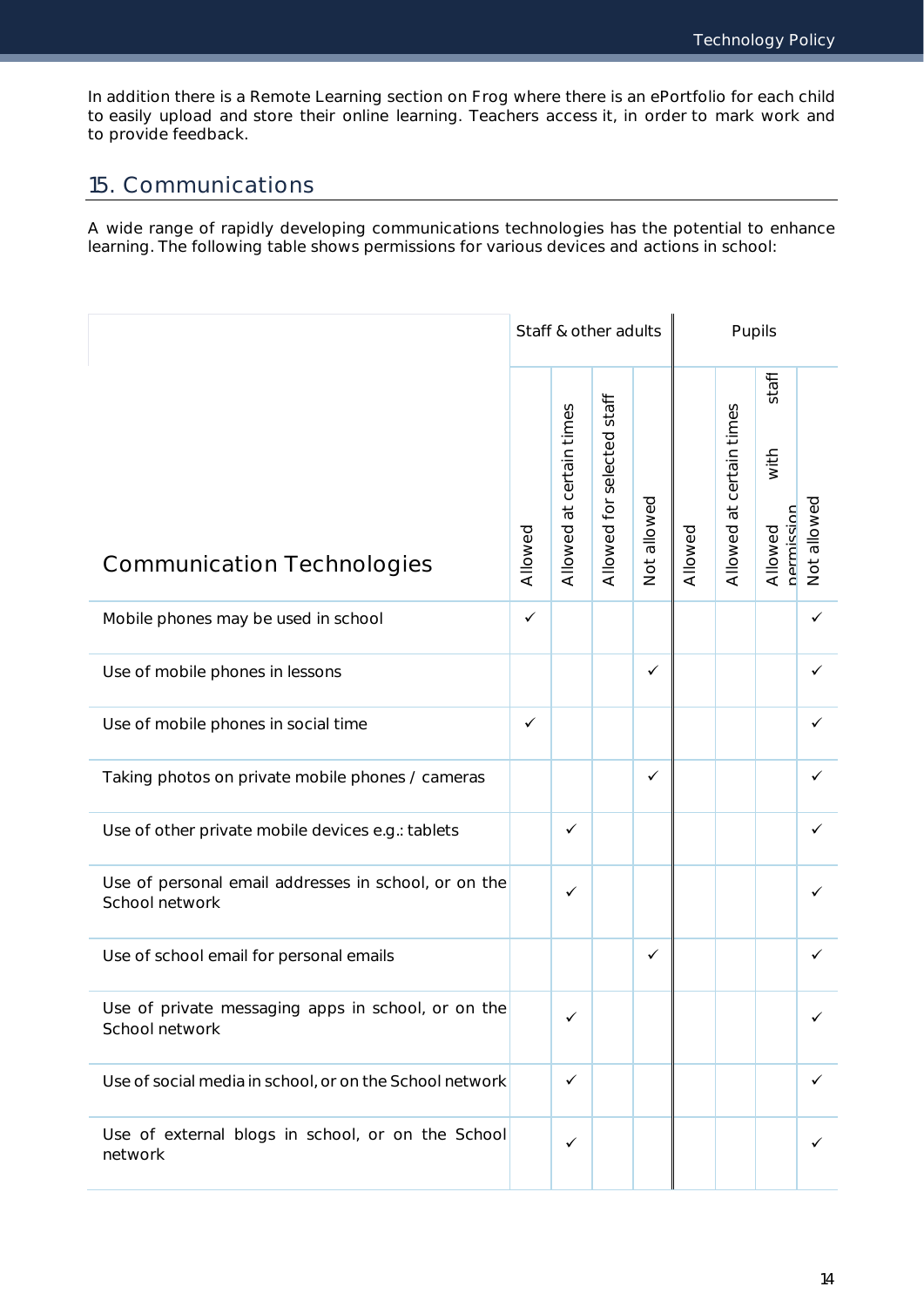When using communication technologies the School considers the following as good practice:

 The official school email service may be regarded as safe and secure and is monitored. Users should be aware that email communications are monitored. Staff and pupils should therefore use only the School email service to communicate with others when in school, or on school systems (e.g.: by remote access).

Users must immediately report to the DSL the receipt of any communication that makes them feel uncomfortable, is offensive, discriminatory, threatening or bullying in nature and must not respond to any such communication.

- Any digital communication between staff and pupils or parents (email, social media, chat, blogs, VLE etc.) must be professional in tone and content. If a member of staff is communicating with a pupil 1:1, then another member of staff should be copied in. e.g. IT Technician emailing Y6 Computing monitors would copy in their class teacher or a class teacher emailing a pupil would copy in another teacher in their year group. These communications may only take place on official (monitored) school systems. Personal email addresses, text messaging or social media must not be used for these communications.
- Whole class / group email addresses may be used for Lower School classes, while pupils in the Upper School will be provided with individual school email addresses for educational use.
- Pupils should be taught about online safety issues, such as the risks attached to the sharing of personal details. They should also be taught strategies to deal with inappropriate communications and be reminded of the need to communicate appropriately when using digital technologies.
- Personal information should not be posted on the School website and only official email addresses should be used to identify members of staff.
- All school e-mail is disclosable under Freedom of Information and Data Protection legislation. Be aware that anything you write in an email could potentially be made public.
- All staff will ensure good practise when sending email, taking extra care to ensure that emails are sent to the right recipient(s).

## <span id="page-15-0"></span>16.Social Media

A more detailed Social Media Policy can be found in a later section and users are also bound by the terms of the Acceptable Use Agreements with regard to social media.

Finton House has a duty of care to provide a safe learning and working environment for pupils and staff. Staff members who harass, cyberbully, discriminate on the grounds of sex, race or disability or who defame a third party may render the School liable to the injured party. The School provides the following measures to ensure reasonable steps are in place to minimise risk of harm to pupils, staff and the School through:

- Ensuring that personal information is not published.
- Training is provided including: acceptable use; social media risks; checking of settings; data protection and reporting issues.
- Clear reporting guidance, including responsibilities, procedures and sanctions.
- Risk assessment, including legal risk.

All school staff should ensure that:

- No reference is made in social media to pupils, parents or school staff.
- They do not engage in online discussion on personal matters relating to members of the School community.
- Personal opinions should not be attributed to the School.
- Security settings on personal social media profiles are regularly checked to minimise risk of loss of personal information.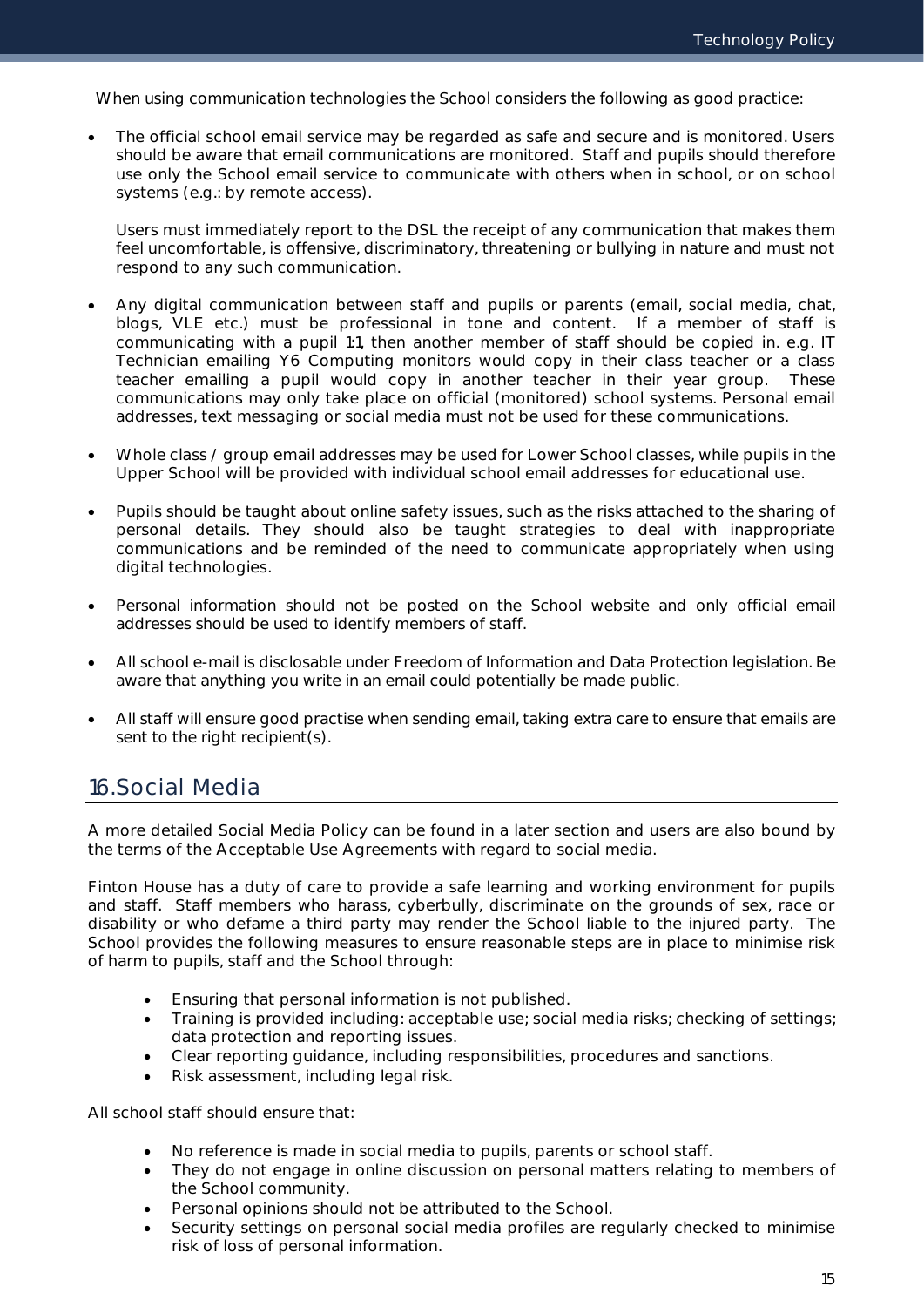WhatsApp and other similar group chat sites should not be used to communicate with parents, and if a member of staff is part of a group because their child is in that class or year group, any engagement must represent the views of the School.

The School's Social Media Accounts

The management of the School's social media includes:

- A process for approval by senior leaders.
- A clear process for the administration and monitoring of these accounts involving at least two members of staff.
- A code of behaviour for users of the accounts, including:
	- Systems for reporting and dealing with abuse and misuse.
	- o Understanding of how incidents may be dealt with under school disciplinary procedures.

### Personal Use of Social Media

Personal communications are those made via personal social media accounts. In all cases, where a personal account is used there must be no reference to or association with the School or incur any impact on the School and its reputation. Personal communications which do not refer to or impact upon the School are outside the scope of this policy.

The School permits reasonable and appropriate access to private social media sites. However, where excessive personal use of social media in school is suspected, and considered to be interfering with relevant duties, disciplinary action may be taken.

### Monitoring of Public Social Media

As part of our active social media engagement, the marketing and development coordinator proactively monitors the internet for public postings about the School, reporting any concerns to the Head. If you become aware of any defamatory comments about the School, you should inform the Head.

## <span id="page-16-0"></span>17.Unsuitable/Inappropriate Activities

Some internet activity e.g.: accessing child abuse images or distributing racist material is illegal and is obviously banned from school and all other technical systems. Other activities e.g. cyberbullying is also banned and could lead to criminal prosecution. There are however a range of activities which may, generally, be legal but would be inappropriate in a school context, either because of the age of the users or the nature of those activities.

The School believes that the activities referred to in the following section would be inappropriate in a school context and that users, as defined below, should not engage in these activities in / or outside the School when using school equipment or systems. The School policy restricts usage as follows: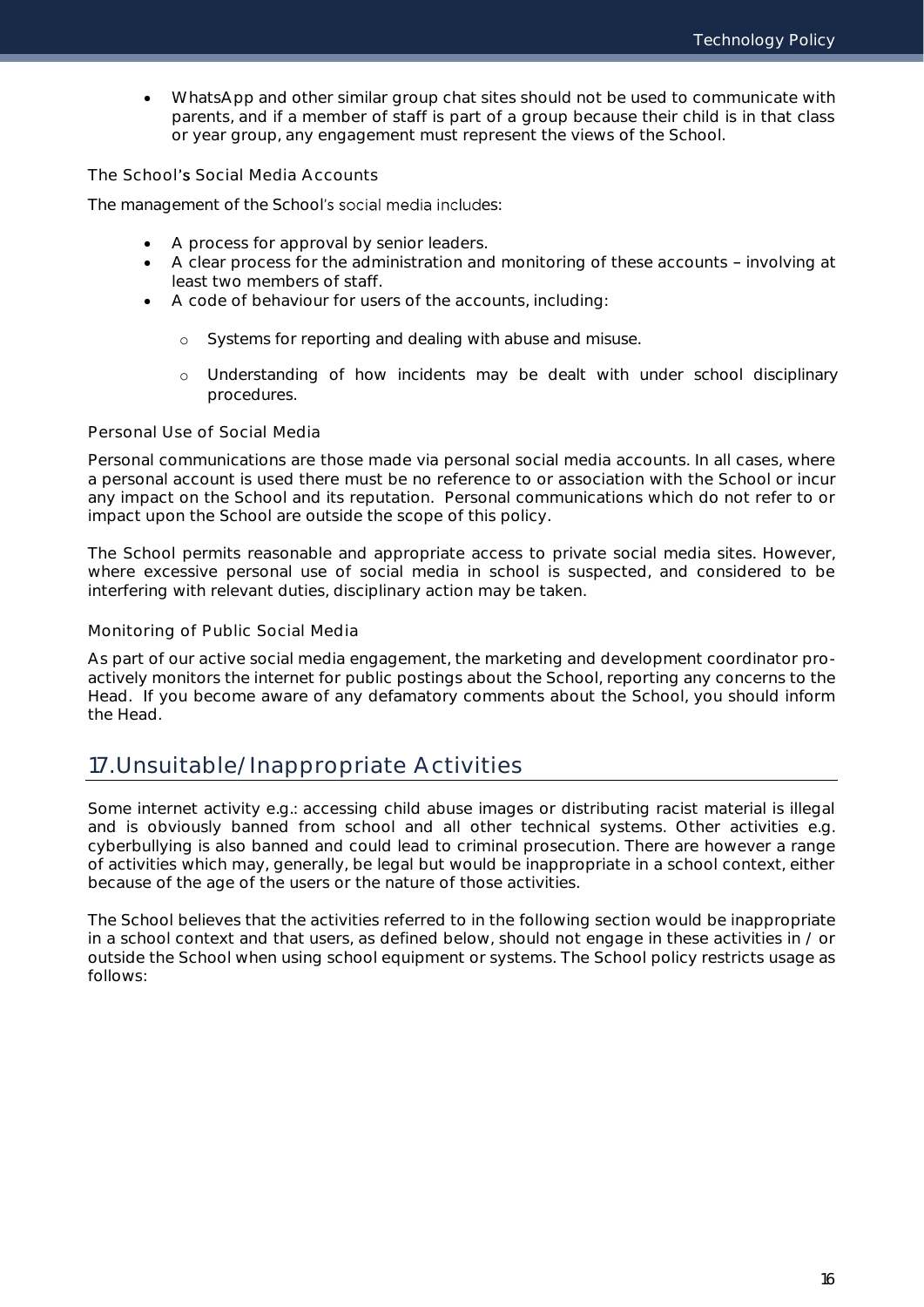| <b>User Actions</b>                                                                                                               |                                                                                                                                                                                      | Acceptable | certain times<br>$\vec{B}$<br>Acceptable | Acceptable for nominated users | Unacceptable | Unacceptable and illegal |
|-----------------------------------------------------------------------------------------------------------------------------------|--------------------------------------------------------------------------------------------------------------------------------------------------------------------------------------|------------|------------------------------------------|--------------------------------|--------------|--------------------------|
| ð<br>proposals                                                                                                                    | Child sexual abuse images - The making, production or<br>distribution of indecent images of pupils. Contrary to The<br>Protection of Pupils Act 1978                                 |            |                                          |                                |              |                          |
|                                                                                                                                   | Grooming, incitement, arrangement or facilitation of sexual<br>acts against pupils Contrary to the Sexual Offences Act 2003.                                                         |            |                                          |                                |              |                          |
| t Internet sites, make, post, download, upload, data<br>remarks,<br>material                                                      | Possession of an extreme pornographic image<br>(grossly)<br>offensive, disgusting or otherwise of an obscene character)<br>contrary to the Criminal Justice and Immigration Act 2008 |            |                                          |                                |              |                          |
| δ,                                                                                                                                | Criminally racist material in UK - to stir up religious hatred (or<br>hatred on the grounds of sexual orientation) - contrary to the<br>Public Order Act 1986                        |            |                                          |                                |              |                          |
| or relate to<br>pass                                                                                                              | Pornography                                                                                                                                                                          |            |                                          |                                | ✓            |                          |
| $\overleftarrow{O}$                                                                                                               | Promotion of any kind of discrimination                                                                                                                                              |            |                                          |                                | ✓            |                          |
| communicate<br>nie1                                                                                                               | Threatening behaviour, including promotion of physical<br>violence or mental harm                                                                                                    |            |                                          |                                | ✓            |                          |
|                                                                                                                                   | Promotion of extremism or terrorism                                                                                                                                                  |            |                                          |                                | ✓            |                          |
| comments that con<br>Users shall not visi<br>transfer,                                                                            | Any other information which may be offensive to colleagues or<br>breaches the integrity of the ethos of the School or brings the<br>School into disrepute                            |            |                                          |                                | ✓            |                          |
| Using school systems to run a private business                                                                                    |                                                                                                                                                                                      |            |                                          |                                | ✓            |                          |
| Using systems, applications, websites or other mechanisms that bypass the<br>filtering or other safeguards employed by the School |                                                                                                                                                                                      |            |                                          | ✓                              |              |                          |
| Infringing copyright                                                                                                              |                                                                                                                                                                                      |            |                                          |                                | ✓            |                          |
|                                                                                                                                   | Revealing or publicising confidential or proprietary information (e.g.:<br>financial / personal information, databases, computer / network access<br>codes and passwords)            |            |                                          |                                | ✓            |                          |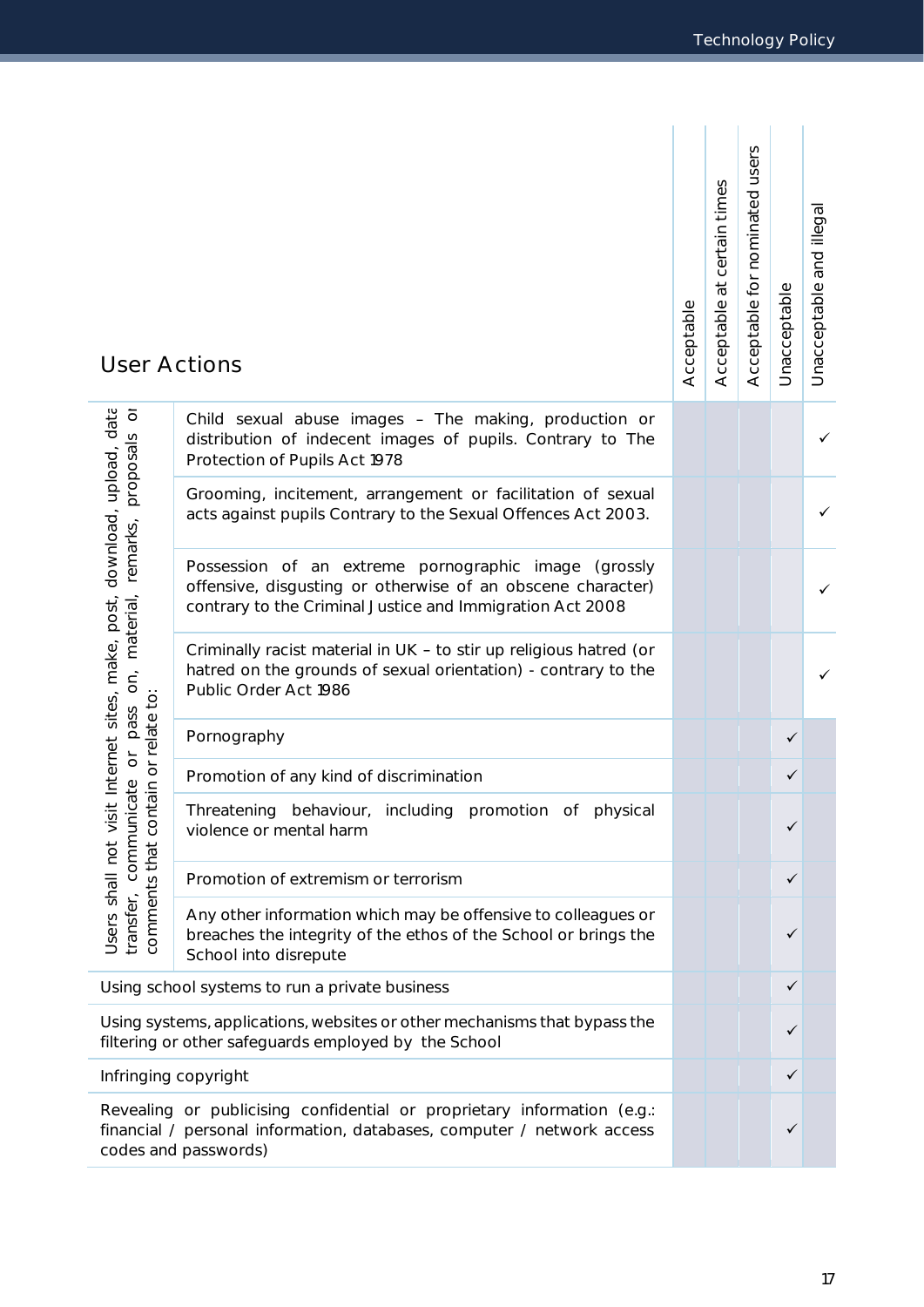e.

|                                                                                                        | Acceptable | Acceptable at certain times | Acceptable for nominated users | Unacceptable | Unacceptable and illegal |
|--------------------------------------------------------------------------------------------------------|------------|-----------------------------|--------------------------------|--------------|--------------------------|
| Creating or propagating computer viruses or other harmful files                                        |            |                             |                                | $\checkmark$ |                          |
| Unfair usage (downloading / uploading large files that hinders others in<br>their use of the internet) |            |                             |                                | ✓            |                          |
| On-line gaming (educational)                                                                           |            | ✓                           |                                |              |                          |
| On-line gaming (non-educational)                                                                       |            |                             |                                | ✓            |                          |
| On-line gambling                                                                                       |            |                             |                                | ✓            |                          |
| On-line shopping / commerce                                                                            |            | ✓                           |                                |              |                          |
| File sharing                                                                                           | ✓          |                             |                                |              |                          |
| Use of social media                                                                                    |            | $\checkmark$                |                                |              |                          |
| Use of messaging apps                                                                                  |            | $\checkmark$                |                                |              |                          |
| Use of video broadcasting e.g.: Youtube                                                                |            |                             | ✓                              |              |                          |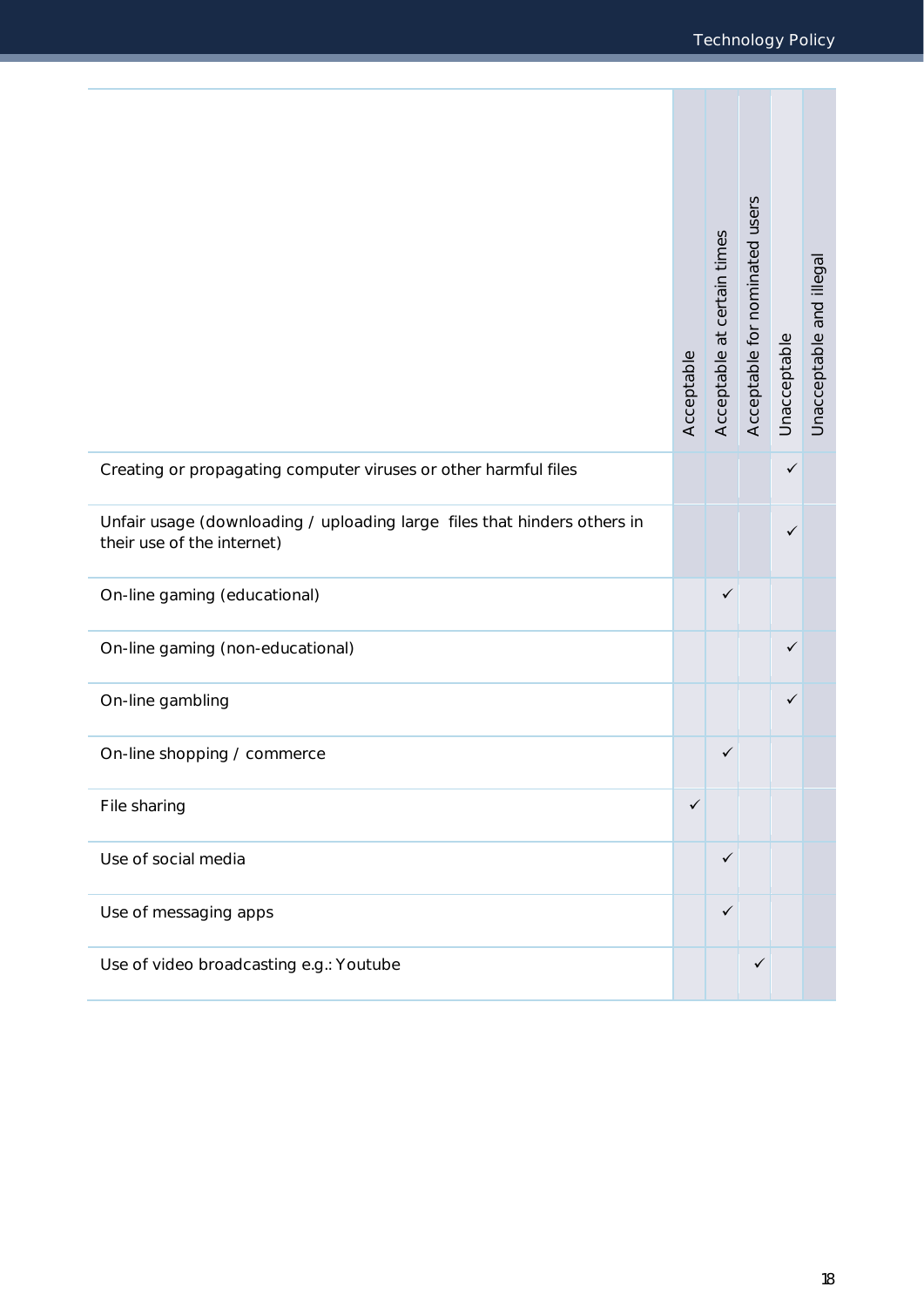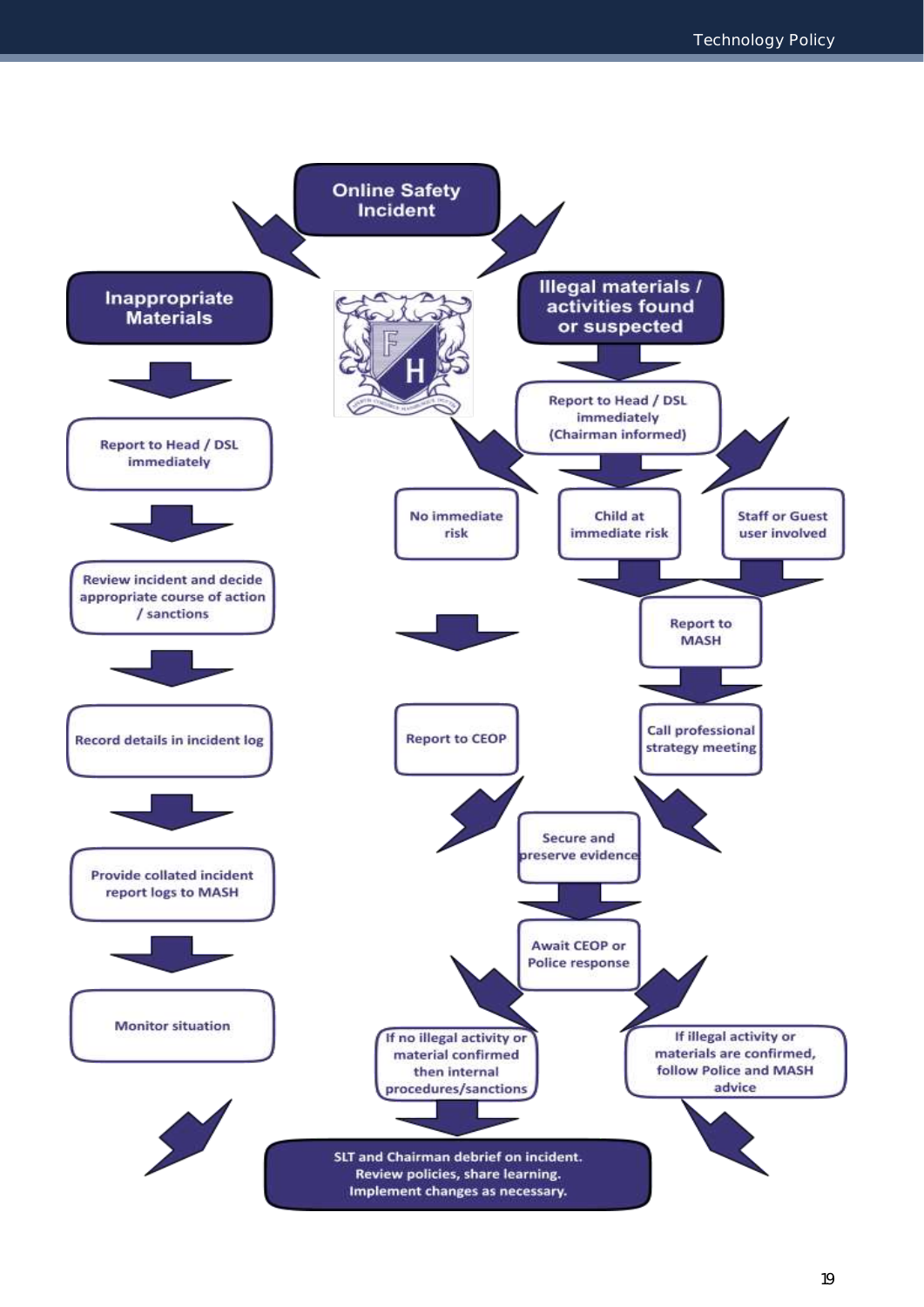## <span id="page-20-0"></span>18.Incidents of Misuse

This guidance is intended for use when staff need to manage incidents that involve the use of online services. It encourages a safe and secure approach to the management of the incident. Incidents might involve illegal or inappropriate activities. Alerts are usually triggered by the School's filtering system, 'Smoothwall'. All 'danger' alerts are investigated within 24 hours by the DSL with the support of the IT Technician.

### Illegal Incidents

If there is any suspicion that a website has been accessed at school which may contain child abuse images, or if there is any other suspected illegal activity, refer to the right hand side of the flowchart (below) for responding to online safety incidents and report immediately to the police.

### Other Incidents

It is hoped that all members of the School community will be responsible users of digital technologies, who understand and follow school policy. However, there may be times when infringements of the policy could take place, through careless or irresponsible or, very rarely, through deliberate misuse.

In the event of suspicion, all steps in this procedure should be followed:

- Have more than one senior member of staff involved in this process. This is vital to protect individuals if accusations are subsequently reported.
- Conduct the procedure using a designated computer (usually the Head's or /DSL's) that will  $\bullet$ not be used by young people and if necessary can be taken off site by the police should the need arise. Use the same computer for the duration of the procedure.
- It is important to ensure that the relevant staff should have appropriate internet access to conduct the procedure, but also that the sites and content visited are closely monitored and recorded (to provide further protection). Both the Head and DSL have a VNL link on their computers to check URL addresses and the link is monitored.
- Record the URL of any site containing the alleged misuse and describe the nature of the content causing concern. It may also be necessary to record and store screenshots of the content on the machine being used for investigation. These may be printed, signed and attached to the form (except in the case of images of child sexual abuse  $-$  see below).
- Once this has been completed and fully investigated the group will need to judge whether this concern has substance or not. If it does then appropriate action will be required and could include the following:
	- o Internal response or discipline procedures.
	- o Referral to MASH and/or the LADO if it involves staff.
	- o Police involvement and/or action.
- If content being reviewed includes images of child abuse then the monitoring should be halted and referred to the police immediately. Other instances to report to the police would include:
	- o Incidents of 'grooming' behaviour.
	- o The sending of obscene materials to a child.
	- o Adult material which potentially breaches the Obscene Publications Act.
	- o Criminally racist material.
	- o Promotion of terrorism or extremism.
	- o Other criminal conduct, activity or materials.
- Isolate the computer in question as best you can. Any change to its state may hinder a later police investigation.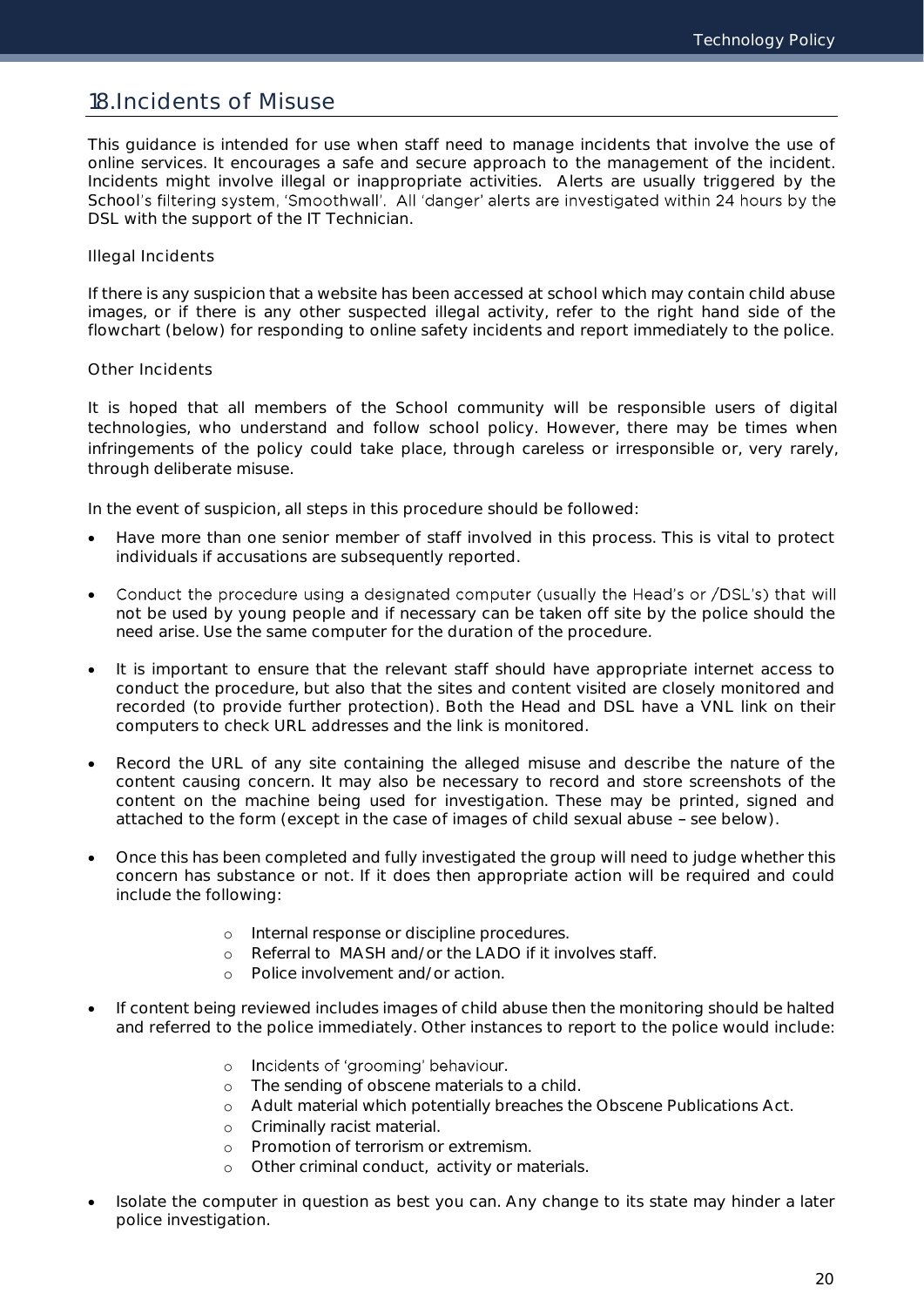It is important that all of the above steps are taken as they will provide an evidence trail for the School and possibly the police and demonstrate that visits to these sites were carried out for safeguarding purposes. The completed form should be retained by the group for evidence and reference purposes.

School Actions and Sanctions

 It is more likely that the School will need to deal with incidents that involve inappropriate rather than illegal misuse. It is important that any incidents are dealt with as soon as possible in a proportionate manner, and that members of the School community are aware that incidents have been dealt with. It is intended that incidents of misuse will be dealt with through normal behaviour / disciplinary procedures.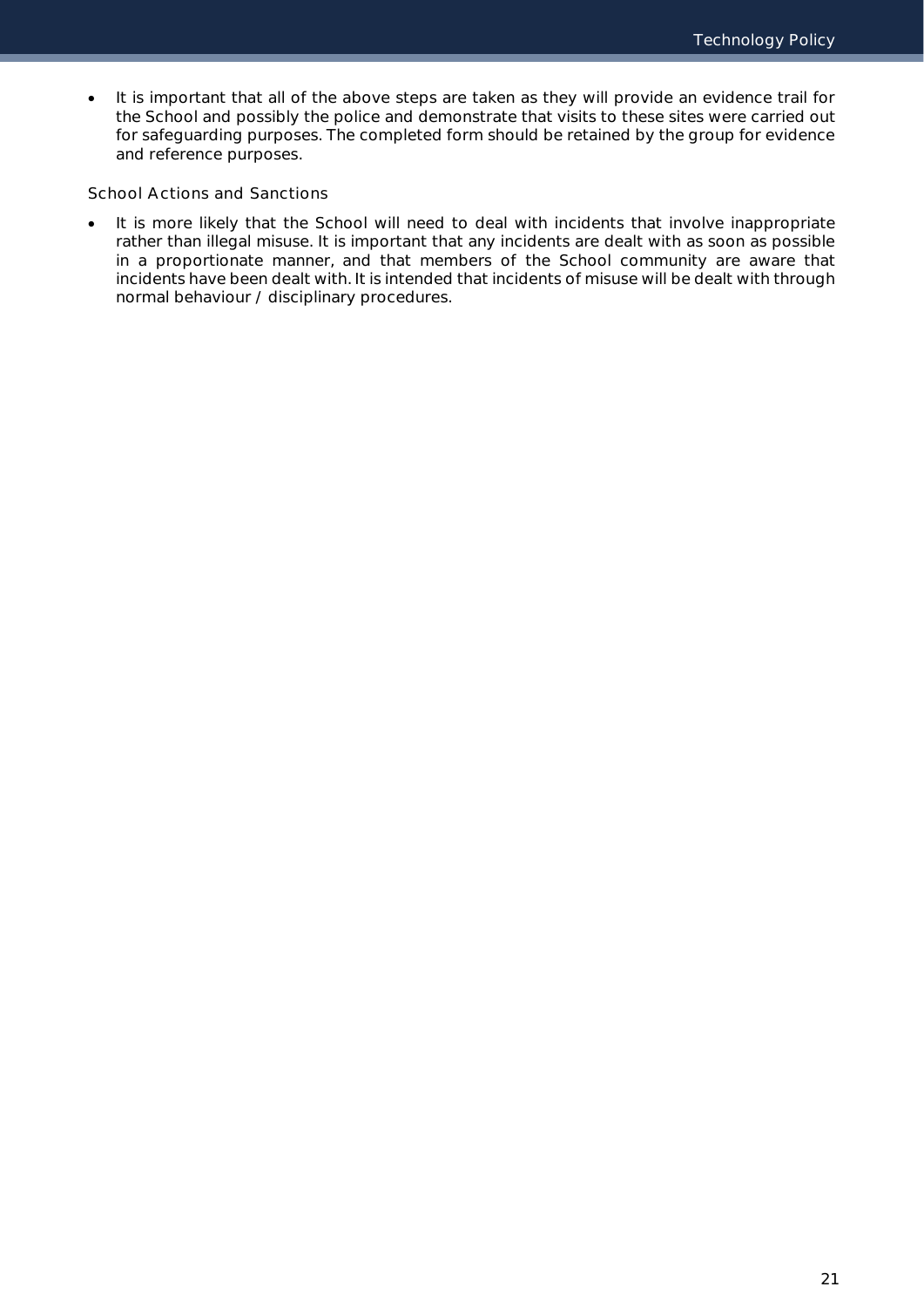

## RECORD OF RESPONSE TO INCIDENTS OF MISUSE

| Invesigating team:                  |                                                               |                     |  |  |  |  |  |
|-------------------------------------|---------------------------------------------------------------|---------------------|--|--|--|--|--|
| Date:                               |                                                               |                     |  |  |  |  |  |
|                                     |                                                               |                     |  |  |  |  |  |
| Reason for Investigation:           |                                                               |                     |  |  |  |  |  |
|                                     |                                                               |                     |  |  |  |  |  |
|                                     |                                                               |                     |  |  |  |  |  |
|                                     |                                                               |                     |  |  |  |  |  |
|                                     |                                                               |                     |  |  |  |  |  |
|                                     |                                                               |                     |  |  |  |  |  |
|                                     |                                                               |                     |  |  |  |  |  |
| Details of first reviewing person:  |                                                               |                     |  |  |  |  |  |
| Name:                               |                                                               |                     |  |  |  |  |  |
| Position:                           |                                                               |                     |  |  |  |  |  |
| Signature:                          |                                                               |                     |  |  |  |  |  |
|                                     |                                                               |                     |  |  |  |  |  |
| Details of second reviewing person: |                                                               |                     |  |  |  |  |  |
| Name:                               |                                                               |                     |  |  |  |  |  |
| Position:                           |                                                               |                     |  |  |  |  |  |
| Signature:                          |                                                               |                     |  |  |  |  |  |
|                                     |                                                               |                     |  |  |  |  |  |
|                                     | Name and location of computer used for review (for websites): |                     |  |  |  |  |  |
|                                     |                                                               |                     |  |  |  |  |  |
|                                     |                                                               |                     |  |  |  |  |  |
|                                     |                                                               |                     |  |  |  |  |  |
| Website(s) address / device:        |                                                               | Reason for concern: |  |  |  |  |  |

| Website(s) address / device: | Reason for concern: |
|------------------------------|---------------------|
|                              |                     |
|                              |                     |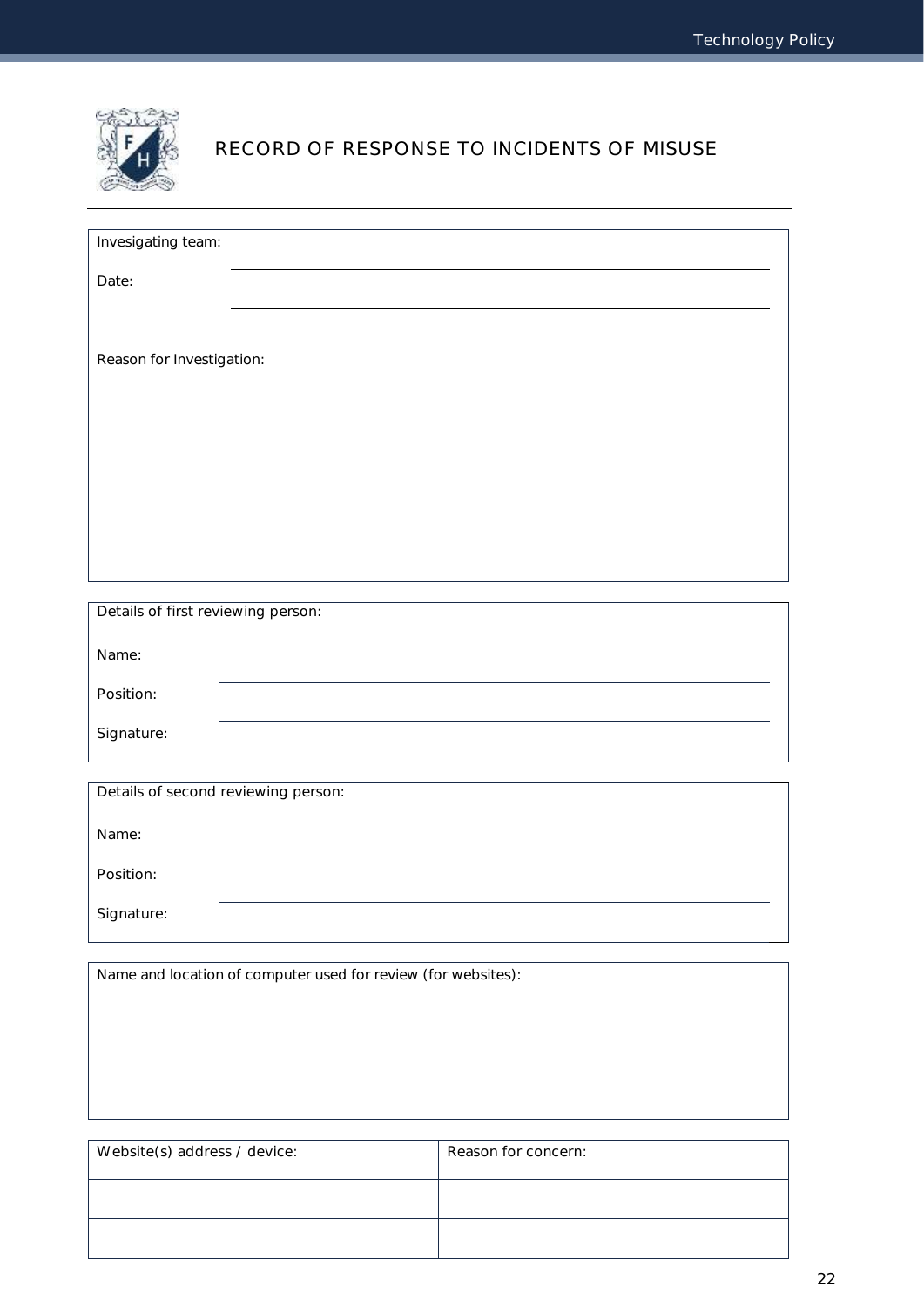$\mathcal{L}$ 

| Conclusion and action proposed or taken: |  |
|------------------------------------------|--|
|                                          |  |
|                                          |  |
|                                          |  |
|                                          |  |
|                                          |  |
|                                          |  |



 $\overline{1}$ 

## REPORTING LOG

| Name Date |  |  |  | Time Alert level Category URL Outcome Shared with who? Safeguarding file? Open/Closed? |  |
|-----------|--|--|--|----------------------------------------------------------------------------------------|--|
|           |  |  |  |                                                                                        |  |
|           |  |  |  |                                                                                        |  |
|           |  |  |  |                                                                                        |  |
|           |  |  |  |                                                                                        |  |
|           |  |  |  |                                                                                        |  |
|           |  |  |  |                                                                                        |  |
|           |  |  |  |                                                                                        |  |
|           |  |  |  |                                                                                        |  |
|           |  |  |  |                                                                                        |  |
|           |  |  |  |                                                                                        |  |
|           |  |  |  |                                                                                        |  |
|           |  |  |  |                                                                                        |  |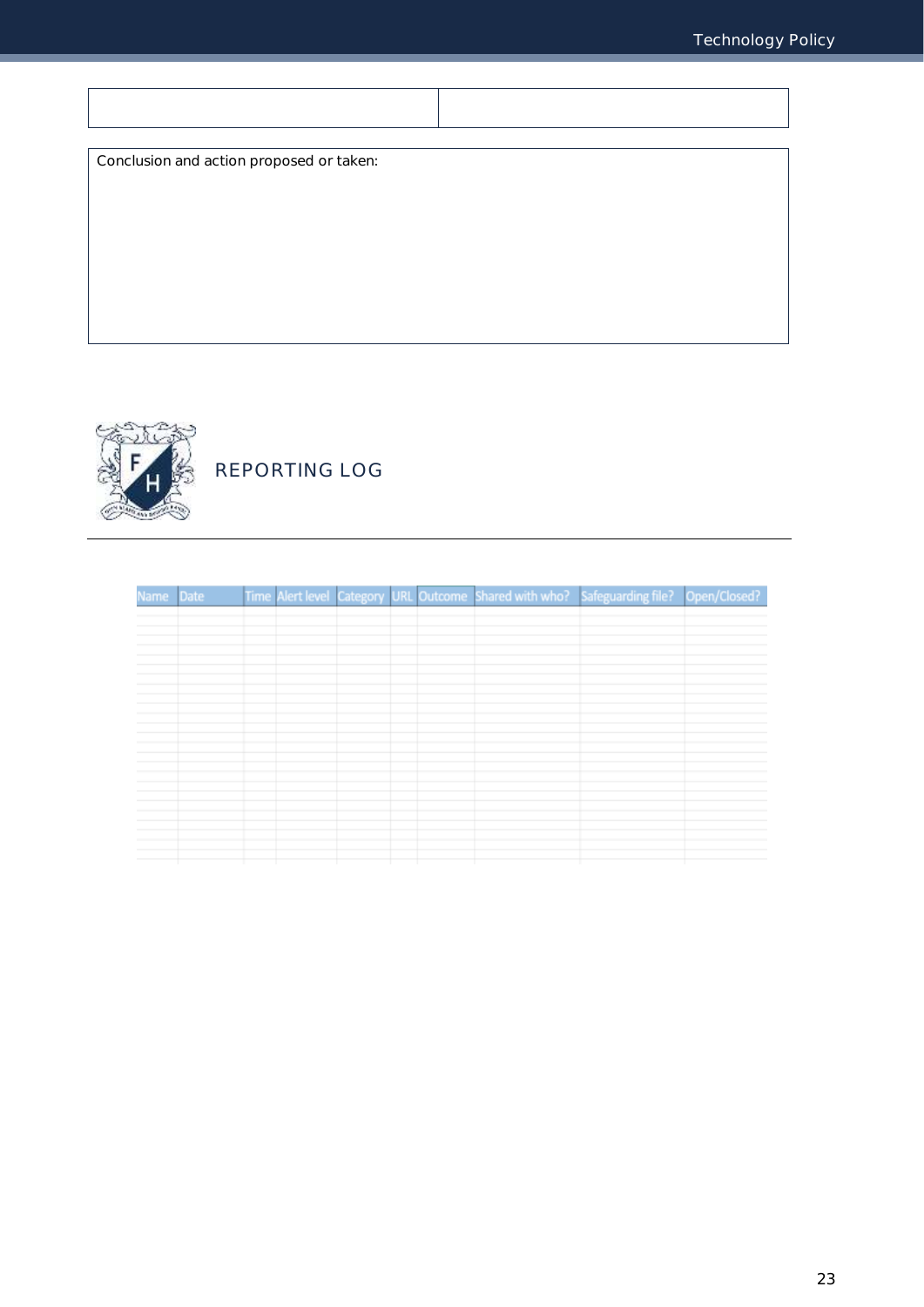## <span id="page-24-0"></span>19.School Actions and Sanctions

| <b>Pupil Incidents</b>                                                                                                                                            | class<br>Refer to | Refer to | Refer to Police | Refer to technica<br>filtering<br>staff for<br>etc.<br>action re<br>security<br>support | nform parents | network / internet<br>access rights<br>Removal of | Warning | Further sanction eg |
|-------------------------------------------------------------------------------------------------------------------------------------------------------------------|-------------------|----------|-----------------|-----------------------------------------------------------------------------------------|---------------|---------------------------------------------------|---------|---------------------|
| Deliberately accessing or trying to access material<br>that could be considered illegal (see list in earlier<br>section on unsuitable / inappropriate activities) | ✓                 |          |                 |                                                                                         | ✓             | ✓                                                 |         |                     |
| Unauthorised use of non-educational sites in school                                                                                                               | ✓                 |          |                 | ✓                                                                                       | ✓             |                                                   | ✓       |                     |
| Unauthorised / inappropriate use of mobile phone<br>/ digital camera / other mobile device                                                                        | ✓                 | ✓        |                 |                                                                                         | ✓             |                                                   | ✓       |                     |
| Unauthorised / inappropriate use of social media /<br>messaging apps / personal email                                                                             | ✓                 | ✓        |                 |                                                                                         | ✓             |                                                   | ✓       |                     |
| Unauthorised downloading or uploading of files                                                                                                                    | ✓                 |          |                 | $\checkmark$                                                                            |               |                                                   | ✓       |                     |
| Allowing others from outside school to access<br>school network by sharing username and<br>passwords                                                              |                   |          |                 | ✓                                                                                       | ✓             |                                                   |         |                     |
| Attempting to access or accessing the School<br>network, using another student's / pupil's account                                                                | ✓                 |          |                 | ✓                                                                                       | ✓             |                                                   | ✓       |                     |
| Attempting to access or accessing the School<br>network, using the account of a member of staff                                                                   |                   | ✓        |                 |                                                                                         | ✓             |                                                   |         |                     |
| Corrupting or destroying the data of other users                                                                                                                  | ✓                 | ✓        |                 | ✓                                                                                       | ✓             |                                                   | ✓       |                     |
| Sending an email, text or message that is regarded<br>as offensive, harassment or of a bullying nature                                                            |                   |          |                 |                                                                                         |               |                                                   |         |                     |
| Continued infringements of the above, following<br>previous warnings or sanctions                                                                                 | ✓                 |          |                 |                                                                                         | ✓             | ✓                                                 |         |                     |
| Actions which could bring the School into<br>disrepute or breach the integrity of the ethos of<br>the School                                                      | ✓                 | ✓        |                 |                                                                                         | ✓             |                                                   |         |                     |
| Using proxy sites or other means to subvert the<br>School's filtering system                                                                                      |                   |          |                 | ✓                                                                                       | ✓             |                                                   |         |                     |
| Accidentally accessing offensive or pornographic<br>material and failing to report the incident                                                                   |                   | ✓        |                 | ✓                                                                                       | ✓             |                                                   |         |                     |
| Deliberately accessing or trying to access offensive<br>or pornographic material                                                                                  | ✓                 |          |                 | ✓                                                                                       | ✓             | ✓                                                 |         |                     |
| Receipt or transmission of material that infringes<br>the copyright of another person or infringes the<br>Data Protection Act                                     |                   |          |                 |                                                                                         | ✓             |                                                   |         |                     |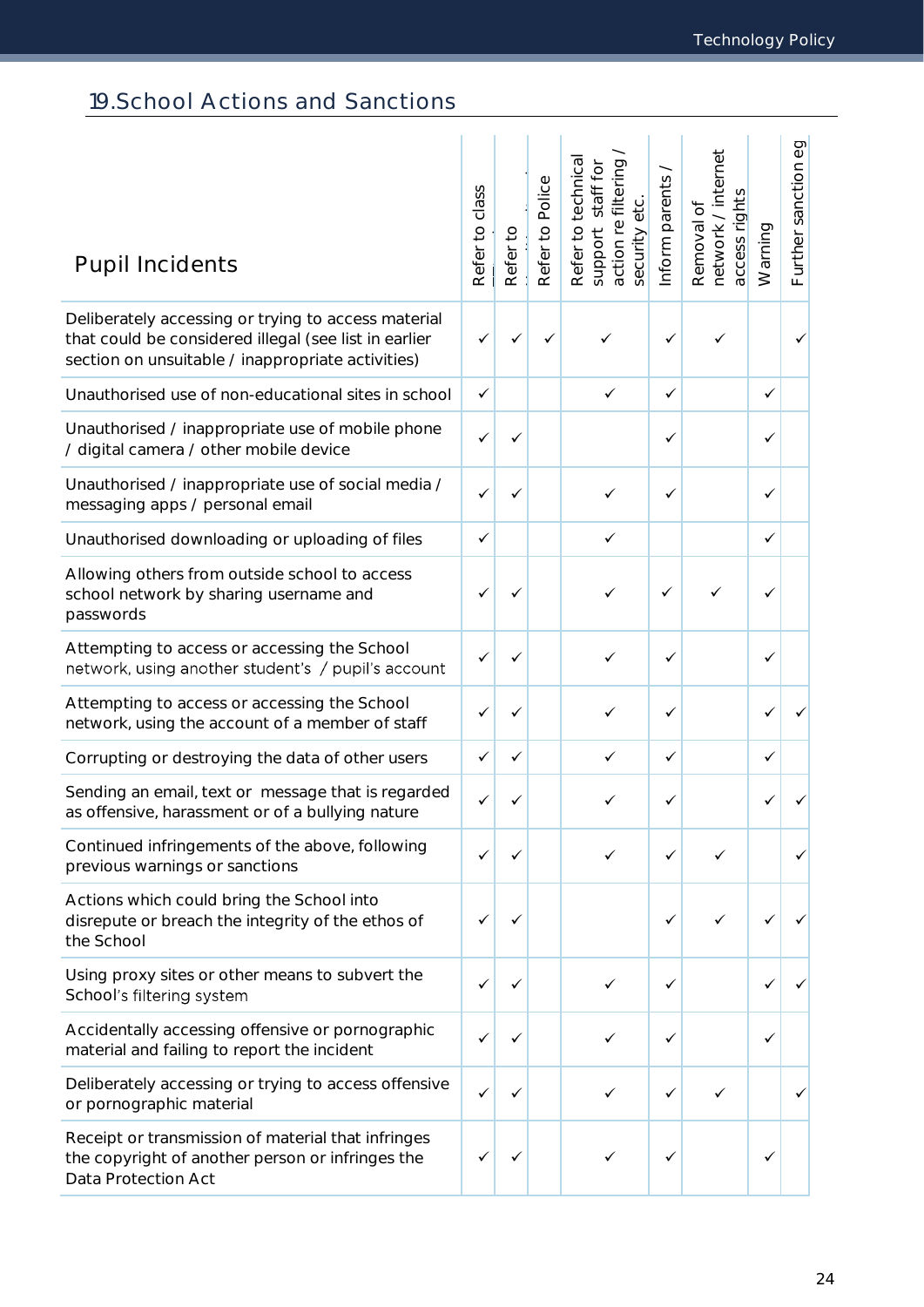| <b>Staff Incidents</b>                                                                                                                                                      | SQ<br>Refer to | Headteacher<br>Refer to | Governors<br>Refer to | Refer to Police | Refer to Technical<br>Support<br>Staff for action re<br>filtering etc. | Warning | Dismissa |
|-----------------------------------------------------------------------------------------------------------------------------------------------------------------------------|----------------|-------------------------|-----------------------|-----------------|------------------------------------------------------------------------|---------|----------|
| Deliberately accessing or trying to access material<br>that could be considered illegal (see list in earlier<br>section on unsuitable / inappropriate activities)           | ✓              |                         |                       | ✓               |                                                                        |         |          |
| Using personal devices to record images of pupils<br>e.g. to take photographs.                                                                                              | ✓              | ✓                       |                       |                 |                                                                        | ✓       |          |
| Inappropriate personal use of the internet / social<br>media / personal email                                                                                               | ✓              | ✓                       |                       |                 |                                                                        | ✓       |          |
| Unauthorised downloading or uploading of files                                                                                                                              |                | ✓                       |                       |                 |                                                                        | ✓       |          |
| Allowing others to access school network by<br>sharing username and passwords or attempting to<br>access or accessing the School network, using<br>another person's account |                | ✓                       |                       |                 |                                                                        | ✓       |          |
| Careless use of personal data e.g.: holding or<br>transferring data in an insecure manner                                                                                   |                | ✓                       |                       |                 | ✓                                                                      |         |          |
| Deliberate actions to breach data protection or<br>network security rules                                                                                                   |                | ✓                       |                       |                 | ✓                                                                      | ✓       |          |
| Deliberately corrupting or destroying the data of<br>other users or deliberate damage to hardware or<br>software                                                            |                | ✓                       |                       |                 |                                                                        |         |          |
| Sending an email, text or message that is regarded<br>as offensive, harassment or of a bullying nature                                                                      |                |                         |                       |                 |                                                                        | ✓       |          |
| Using personal email / social networking / instant<br>messaging / text messaging to carrying out digital<br>communications with pupils                                      | ✓              |                         |                       |                 |                                                                        | ✓       |          |
| Actions which could compromise the staff<br>member's professional standing                                                                                                  |                | ✓                       | ✓                     |                 |                                                                        | ✓       |          |
| Actions which could bring the School into disrepute<br>or breach the integrity of the ethos of the School                                                                   |                | ✓                       | ✓                     |                 |                                                                        | ✓       |          |
| Using proxy sites or other means to subvert the<br>School's filtering system                                                                                                |                | ✓                       |                       |                 | ✓                                                                      |         |          |
| Accidentally accessing offensive or pornographic<br>material and failing to report the incident                                                                             | ✓              | ✓                       |                       |                 | ✓                                                                      | ✓       |          |
| Deliberately accessing or trying to access offensive<br>or pornographic material                                                                                            | $\checkmark$   | ✓                       | ✓                     |                 | ✓                                                                      | ✓       |          |
| Breaching copyright or licensing regulations                                                                                                                                |                | ✓                       |                       |                 |                                                                        | ✓       |          |
| Continued infringements of the above, following<br>previous warnings or sanctions                                                                                           |                |                         |                       |                 |                                                                        | ✓       |          |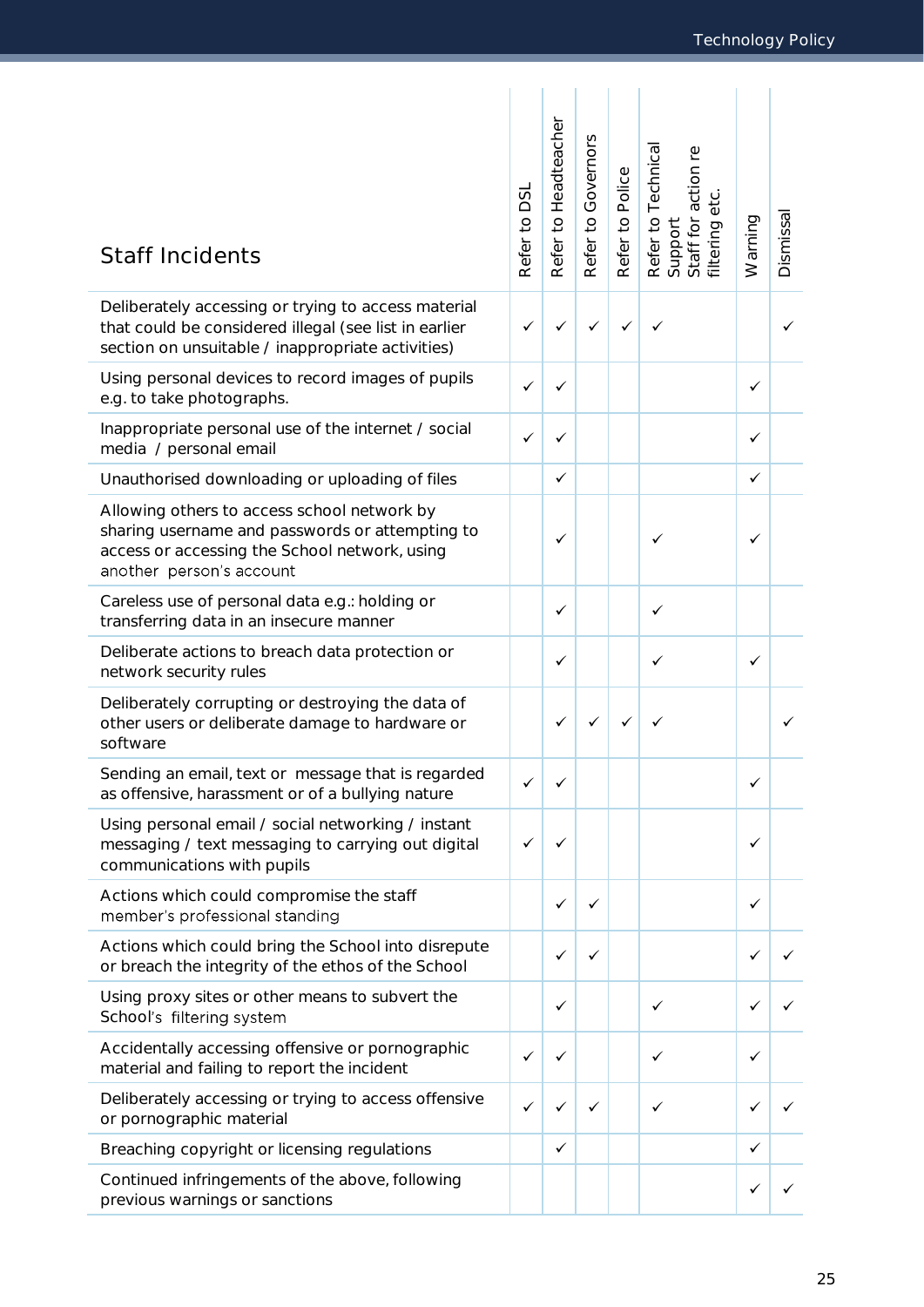## <span id="page-26-0"></span>20. Technical Security Including Filtering and Passwords

Effective technical security depends not only on technical measures, but also on appropriate policies and procedures and on good user education and training. The School will ensure that the IT infrastructure is as safe and secure as is reasonably possible and that:

- Users can only access data to which they have right of access.
- No user should be able to access another's files (other than that allowed for monitoring purposes within the School's policies).
- Access to personal data is securely controlled in line with the School's personal data policy.
- Logs are maintained of access by users and of their actions while users of the system.
- There is effective guidance and training for users.
- There are regular reviews and audits of the safety and security of school computer systems.
- There is oversight from senior leaders and these have impact on policy and practice.

### Responsibilities

The management of technical security will be the responsibility of the IT Technician.

### Technical Security

- School technical systems will be managed in ways that ensure that the School meets recommended technical requirements.
- There will be regular reviews and audits of the safety and security of school technical systems.
- Servers, wireless systems and cabling must be securely located and physical access restricted.
- Appropriate security measures are in place to protect the following from accidental or malicious attempts which might threaten the security of the School systems and data:
	- o Servers: locked server room with air conditioning and racking with adequate ventilation.
	- o Firewalls: Supplied by Smoothwall and compliant with KCSIE.
	- o Switches: Housed in appropriate locked cabinets out of reach.
	- o Wireless system: Password protected and clear policies in place rega users.
	- o Work stations: All security marked and logged in the asset register.
	- o Mobile devices: Security marked and logged in asset register. All staff who have been provided with an iPad have signed an agreement for use and security. Responsibilities for the management of technical security are assigned to the IT Technician.
- All users will have clearly defined access rights to school technical systems. Details of the access rights available to groups of users will be recorded by the IT Technician and will be reviewed, at least annually, by the Technology Committee
- Users will be made responsible for the security of their username and password and must not allow other users to access the systems using their log on details and must immediately report any suspicion or evidence that there has been a breach of security (See Password section below)
- The IT Technician is responsible for ensuring that software licence logs are accurate and up to date and that regular checks are made to reconcile the number of licences purchased against the number of software installations. (Inadequate licencing could cause the School to breach the Copyright Act which could result in fines or unexpected licensing costs).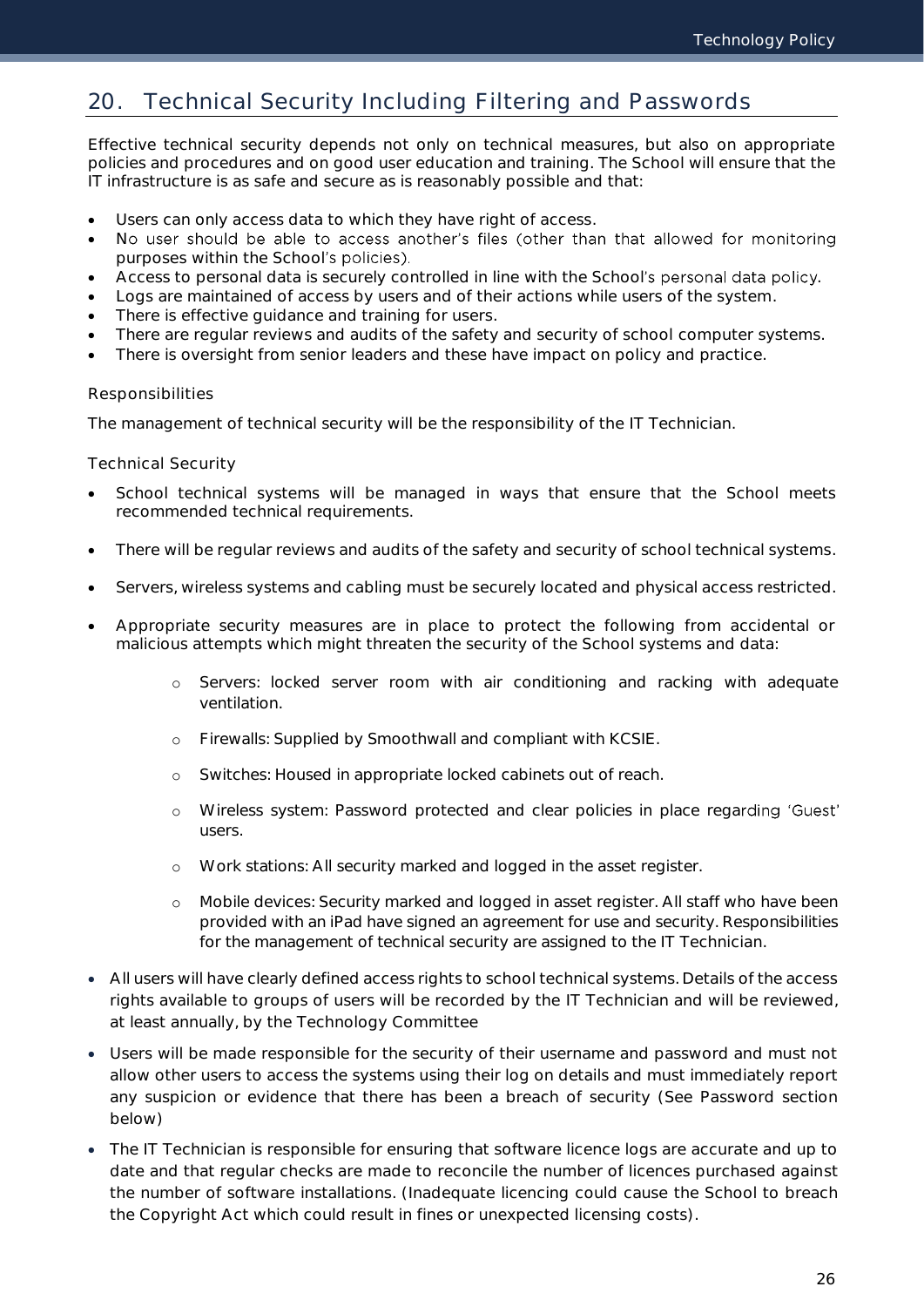- Mobile device security and management procedures are in place with each device numbered and a booking system used. Each device is also security tagged and locked away at night.
- The Head, DSL and Safeguarding Governor regularly monitor and record the activity of users on the School technical systems and users are made aware of this in the Acceptable Use Agreement.
- An appropriate helpdesk system is in place for users to report any actual / potential technical incident to the IT Technician and administrators (including the Head, Deputy Head Academic and DSL).
- There is an Acceptable Use Agreement in place for temporary access of "Guest" users (e.g.: trainee teachers, supply teachers, visitors) onto the School system, which is time limited as appropriate.
- An agreed policy is in place regarding the downloading of executable files and the installation of programmes on school devices by users.
- Staff may use school devices for personal use at school and at home, but only in accordance with the Acceptable Use Agreement and as long as this does not impinge on school responsibilities and duties. Particular care needs to be taken to ensure personal images, etc. are not stored on school devices or the network.
- The School infrastructure and individual workstations are protected by up to date software to protect against malicious threats from viruses, worms, trojans etc. Users all sign an agreement that they will not try and bypass this protection.
- Personal data cannot be sent over the internet or taken off the School site unless safely encrypted or otherwise secured.

### Password Security

A safe and secure username / password system is essential if the above is to be established and will apply to all school technical systems, including networks, devices, email and Virtual Learning Environment (VLE).

- All school networks and systems are protected by secure passwords that are regularly changed.
- Any staff member that wishes to use the Finton Wi-Fi has to login via the BYOD (Bring Your Own Device) wireless network. This is to ensure that we have accountability and security on the Finton network.
- Any visitor wishing to use the Finton Wi-Fi is given login details and a password from the School Office and this is valid for no more than seven days. It is changed every Friday. If there is a concern about accountability and security on the Finton network we are able to identify, which visitor it may have been via the electronic sign in and out system.
- The "master administrator" passwords for the School systems, used by the technical staff are available to the Headteacher and Bursar and will be kept in a secure place.
- Passwords for new users, and replacement passwords for existing users will be allocated by the IT Technician, forcing the user to create a new password on first log-on.
- Users will change their passwords at regular intervals as described in the staff and student / pupil sections below.

### Staff Passwords

All staff users will be provided with a username and default password by the IT Technician who will keep an up to date record of users and their usernames. At first log-on after the account is set up or the password is reset, the user will be forced to provide a new password. The password must: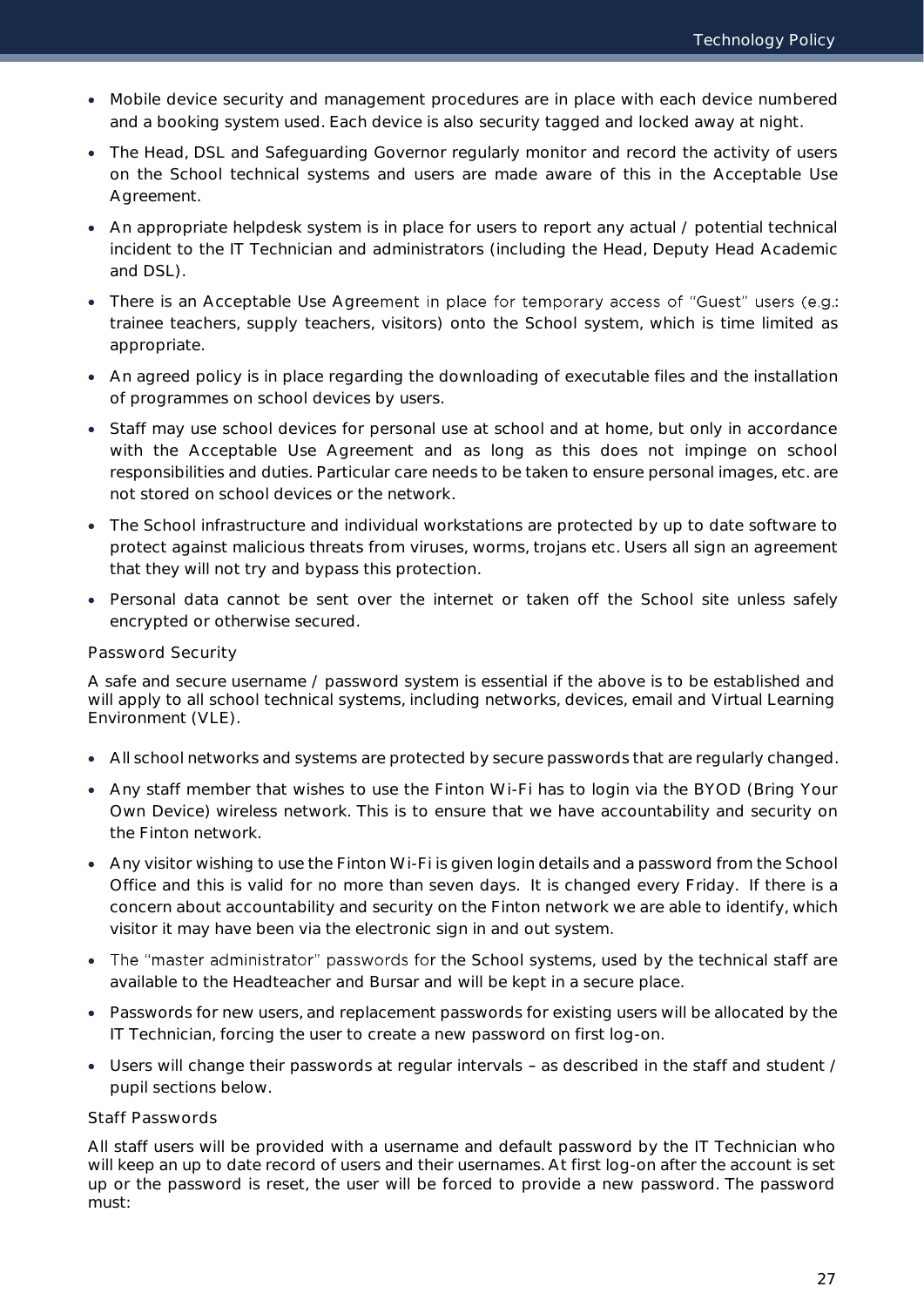- Be a minimum of 12 characters long and a maximum of 16.
- Include uppercase and lowercase characters, numbers, symbols (although some services do not allow symbols in passwords).
- Not include proper names or any other words that are related to the account in question e.g. your name, company name, business name, mother's maiden name, address, or anything that may also be used for the security questions.
- Be different for different accounts, to ensure that other systems are not put at risk if one is compromised, and should be different for systems used inside and outside of school.

### Password administration

- . The account will automatically be "locked out" following six successive incorrect log-on attempts.
- Passwords shall not be displayed on screen, and shall be securely hashed (by use of one-way encryption).
- A forced password change will occur twice each year on the first day of the autumn and summer terms as directed by the Technology Committee.
- It will not be possible to re-use a password for 6 months and a new one should be significantly different from previous passwords created by the same user. The last four passwords cannot be re-used.

### Pupils's Passwords

- All users (except pupils in Reception and Year 1) will be provided with a username and password by the IT Technician who will keep an up to date record of users and their usernames.
- Pupils will be taught the importance of password security.
- The complexity of passwords is set with regards to the cognitive ability of the pupils:
	- o Reception and Year 1: Class log-on (used by pupils only).
	- o Year 2 6: unique password of at least 6 letters (including at least 2 capitals) and 2 numbers.

### Training / Awareness

It is essential that users should be made aware of the need for keeping passwords secure, and the risks attached to unauthorised access / data loss. This should apply to even the youngest of users, even if class log-ins are being used.

Members of staff will be made aware of the School's password policy:

- At induction.
- Through the School's Online Safety policy and password security policy.
- Through the Acceptable Use Agreement.

Pupils will be made aware of the School's password policy:

• In Computing lessons. Through the Acceptable Use Agreement.

### Audit / Monitoring / Reporting / Review

The IT Technician will ensure that full records (manual or automated) are kept of:

- User Ids and requests for password changes.
- User log-ins.
- Security incidents related to this policy.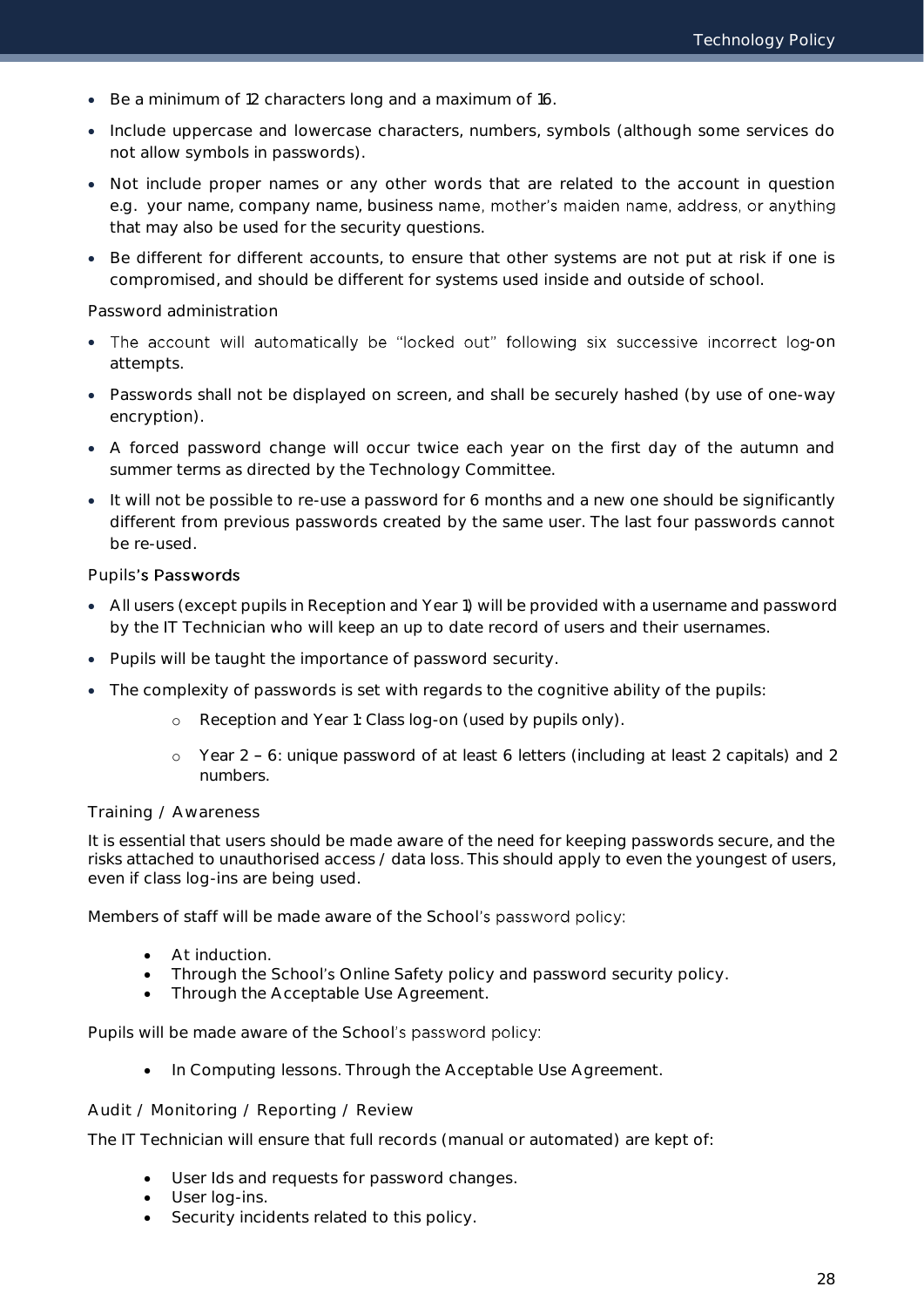### Filtering: Responsibilities

The responsibility for the management of the School's filtering policy will be held by the Technology Committee. They will manage the School filtering, in line with this policy and will keep records / logs of changes and of breaches of the filtering systems.

To ensure that there is a system of checks and balances and to protect those responsible, changes to the School filtering service must:

- Be logged in 'change control' logs.
- Be authorised by either the Head, Deputy Head Academic or DSL.
- Be referred to a second responsible person prior to changes being made (as above).
- Be reported to the Technology Committee once every term in the form of an audit of the change control logs.

All users have a responsibility to report immediately to the Head, Deputy Head Academic or DSL any infringements of the School's filtering policy of which they become aware or any sites that are accessed, which they believe should have been filtered.

Users must not attempt to use any programmes or software that might allow them to bypass the filtering / security systems in place to prevent access to such materials.

### Policy

Internet access is filtered for all users. Differentiated internet access is available for staff and customised filtering changes are managed by the School. Illegal content is filtered by the broadband or filtering provider by actively employing the Internet Watch Foundation CAIC list and other illegal content lists. Filter content lists are regularly updated and internet use is logged and frequently monitored. The monitoring process alerts the School to breaches of the filtering policy, which are then acted upon. There is a clear route for reporting and managing changes to the filtering system. Where personal mobile devices are allowed internet access through the School network, filtering will be applied that is consistent with school practice.

- The School maintains and supports the managed filtering service provided by Smoothwall.
- The School has provided enhanced / differentiated user-level filtering through the use of the filtering programme.
- In the event of the technical staff needing to switch off the filtering for any reason, or for any user, this must be logged and carried out by a process that is agreed by the Head.
- Mobile devices that access the School internet connection (whether school or personal devices) will be subject to the same filtering standards as other devices on the School systems.
- Any filtering issues should be reported immediately to the IT Technician.

### Education / Training / Awareness

Pupils will be made aware of the importance of filtering systems through regular online safety education. They will also be warned of the consequences of attempting to subvert the filtering system.

Staff users will be made aware of the filtering systems through:

- The Acceptable Use Agreement.
- Induction training, inset training.
- Staff meetings, briefings.

Parents will be informed of the School's filtering policy through the Acceptable Use Agreement and through online safety awareness sessions, newsletters, letters, etc.

### Changes to the Filtering System

Requests for sites to be removed from the filtered list maybe made via the helpdesk. Authorisation for this to be actioned must be given by either the Head, Deputy Head Academic or DSL and a second person from this list informed. The IT Technician will then be instructed to complete the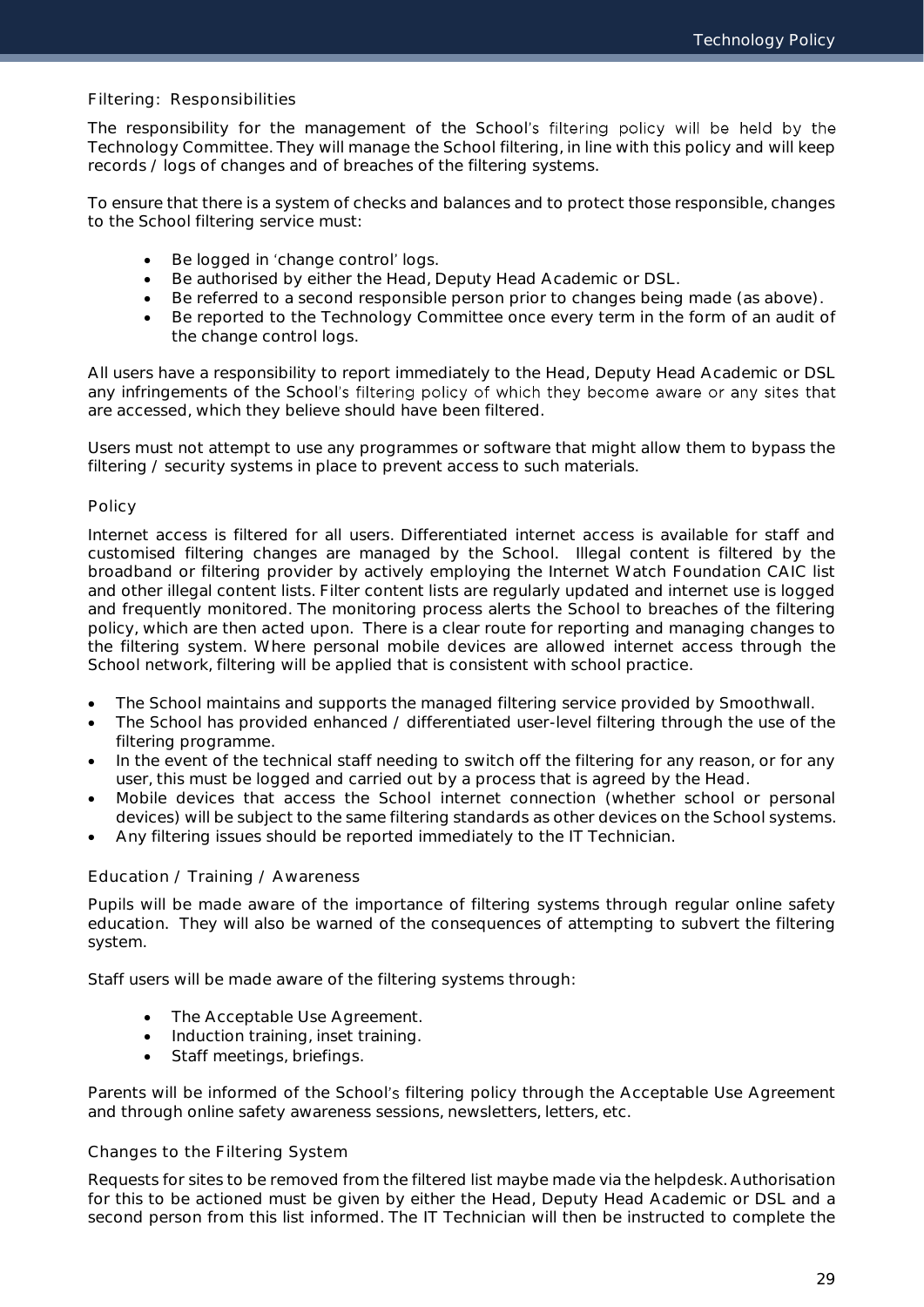removal. This will then be recorded on the change log by the IT Technician which is reviewed by the Technology Committee once per term.

The decision to remove a site from the filtered list will be based primarily on whether it enhances the teaching and learning or the administration in school. Checks will need to be made of links from the site. Requests of a personal nature, such as social networking sites, will be considered by the Technology Committee and could be offered on a time limited basis.

The Smoothwall filtering system monitors user activity and will flag any attempts to access inappropriate or illegal sites via email to the Head and DSL who will then investigate.

Users who gain access to, or have knowledge of others being able to access, sites which they feel should be filtered (or unfiltered) should report this in the first instance to the Head, Deputy Head Academic or DSL who will decide whether to make school level changes (as above).

No filtering system can guarantee 100% protection against access to unsuitable sites. The School will therefore monitor the activities of users on the School network and on school equipment as indicated in the School Online Safety policy and the Acceptable Use Agreement. Monitoring will take place as follows:

- Smoothwall monitoring user activity and records of all activity being kept for 2-3 months.
- Email is monitored.
- The DSL and Safeguarding Governor will regularly 'dip test' the system, ensuring filtering is  $\bullet$ working and the activity of users falls within the School's acceptable use.

### Audit / Reporting

Logs of filtering change controls and of filtering incidents will be made available to:

- The Technology Committee will analyses the logs for changes made to filtering and filtering incidents once every term to detect any patterns. For example, the evidence might show a large number of requests to remove the filtering from sites - in which case schools might question whether their current level of filtering is too restrictive for educational purposes. Alternatively, a large number of incidents where users try to subvert the filtering system might suggest that improved monitoring / disciplinary action might be necessary.
- The Safeguarding Governor.
- The Technology Governor.
- The Police (on request).

The filtering policy will be reviewed in the response to the evidence provided by the audit logs of the suitability of the current provision.

## <span id="page-30-0"></span>21.Social Media Policy

Social media (e.g.: Facebook, Twitter, LinkedIn) is a broad term for any kind of online platform which enables people to directly interact with each other. However some games, for example Minecraft or World of Warcraft and video sharing platforms such as You Tube have social media elements to them.

The School recognises the numerous benefits and opportunities which a social media presence offers. Staff, parents/carers and pupils/students are actively encouraged to find creative ways to use social media. However, there are some risks associated with social media use, especially around the issues of safeguarding, bullying and personal reputation. This policy aims to encourage the safe use of social media by the School, its staff, parents, carers and pupils.

### Scope

This policy is subject to the School's Codes of Conduct and Acceptable Use Agreements.

This policy: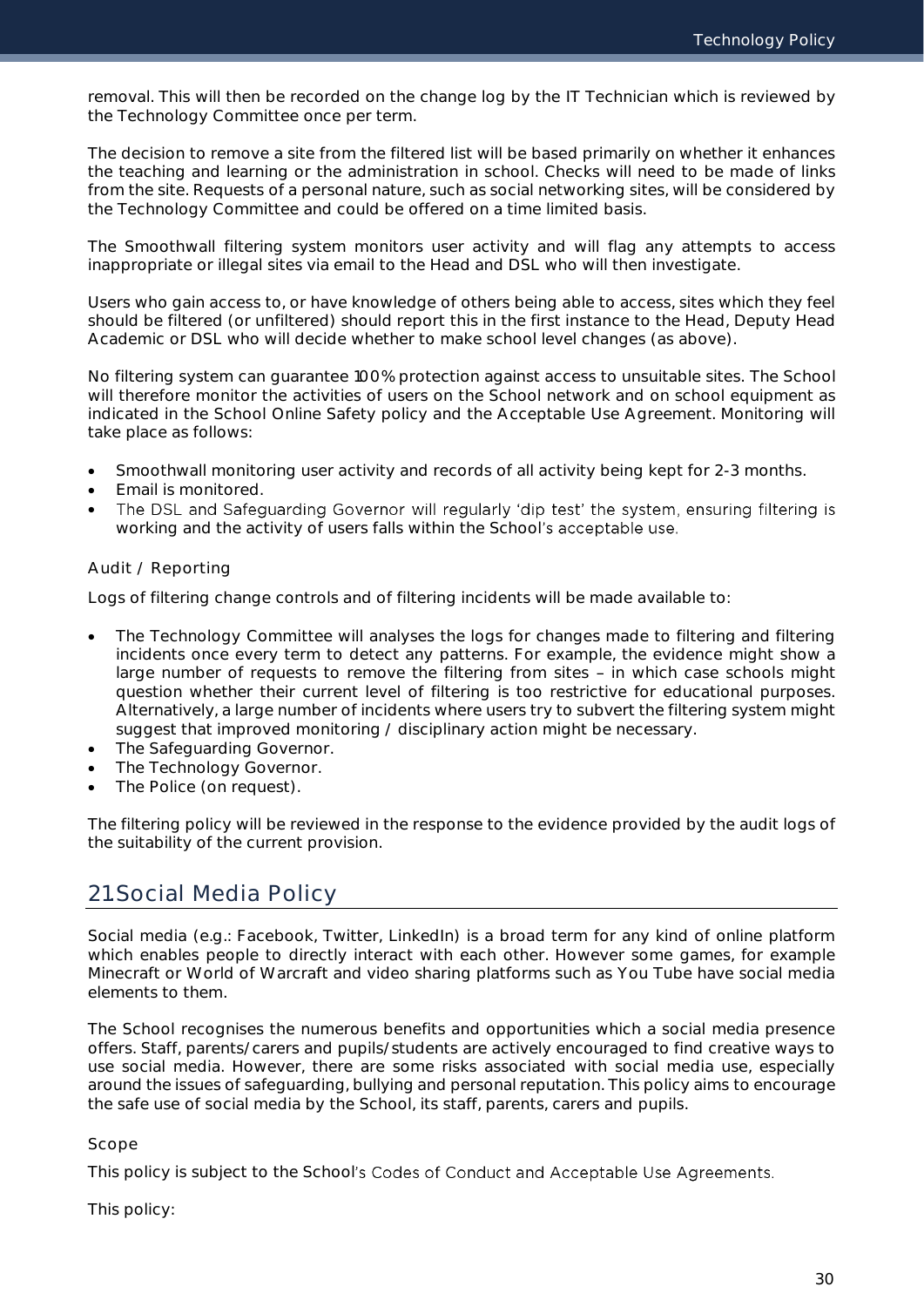- Applies to all staff and to all online communications which directly or indirectly, represent the School.
- Applies to such online communications posted at any time and from anywhere.
- Encourages the safe and responsible use of social media through training and education.
- Defines the monitoring of public social media activity pertaining to the School.

The School respects privacy and understands that staff and pupils/students may use social media forums in their private lives. However, personal communications likely to have a negative impact on professional standards and/or the School's reputation are within the scope of this policy.

Professional communications are those made through official channels, posted on a school account or using the School name. All professional communications are within the scope of this policy.

Personal communications are those made via a personal social media accounts. In all cases, where a personal account is used which associates itself with the School or impacts on the School, it must be made clear that the member of staff is not communicating on behalf of the School with an appropriate disclaimer. Such personal communications are within the scope of this policy.

Personal communications which do not refer to or impact upon the School are outside the scope of this policy.

Digital communications with pupils/students are also considered. Staff may use social media to communicate with learners via a school social media account for teaching and learning purposes but must consider whether this is appropriate and consider the potential implications.

Organisational Control

Roles and Responsibilities

### SLT

- Facilitating training and guidance on Social Media use.
- Developing and implementing the Social Media policy.
- Taking a lead role in investigating any reported incidents.
- Making an initial assessment when an incident is reported and involving appropriate staff and external agencies as required.
- Receive completed applications for Social Media accounts.
- Approve account creation.

### Administrator / Moderator

- Create the account following SLT approval.
- Store account details, including passwords securely.
- Be involved in monitoring and contributing to the account.
- Control the process for managing an account after the lead staff member has left the organisation (closing or transferring).

### **Staff**

- Know the contents of and ensure that any use of social media is carried out in line with this and other relevant policies.
- Attending appropriate training.
- Regularly monitoring, updating and managing content he/she has posted via school accounts.
- Adding an appropriate disclaimer to personal accounts when naming the School

### Process for Creating New Accounts

The School community is encouraged to consider if a social media account will help them in their work, e.g.: a history department Twitter account, or a "Friends of the School" Facebook page. Anyone wishing to create such an account must present a business case to the School Leadership Team which covers the following points:-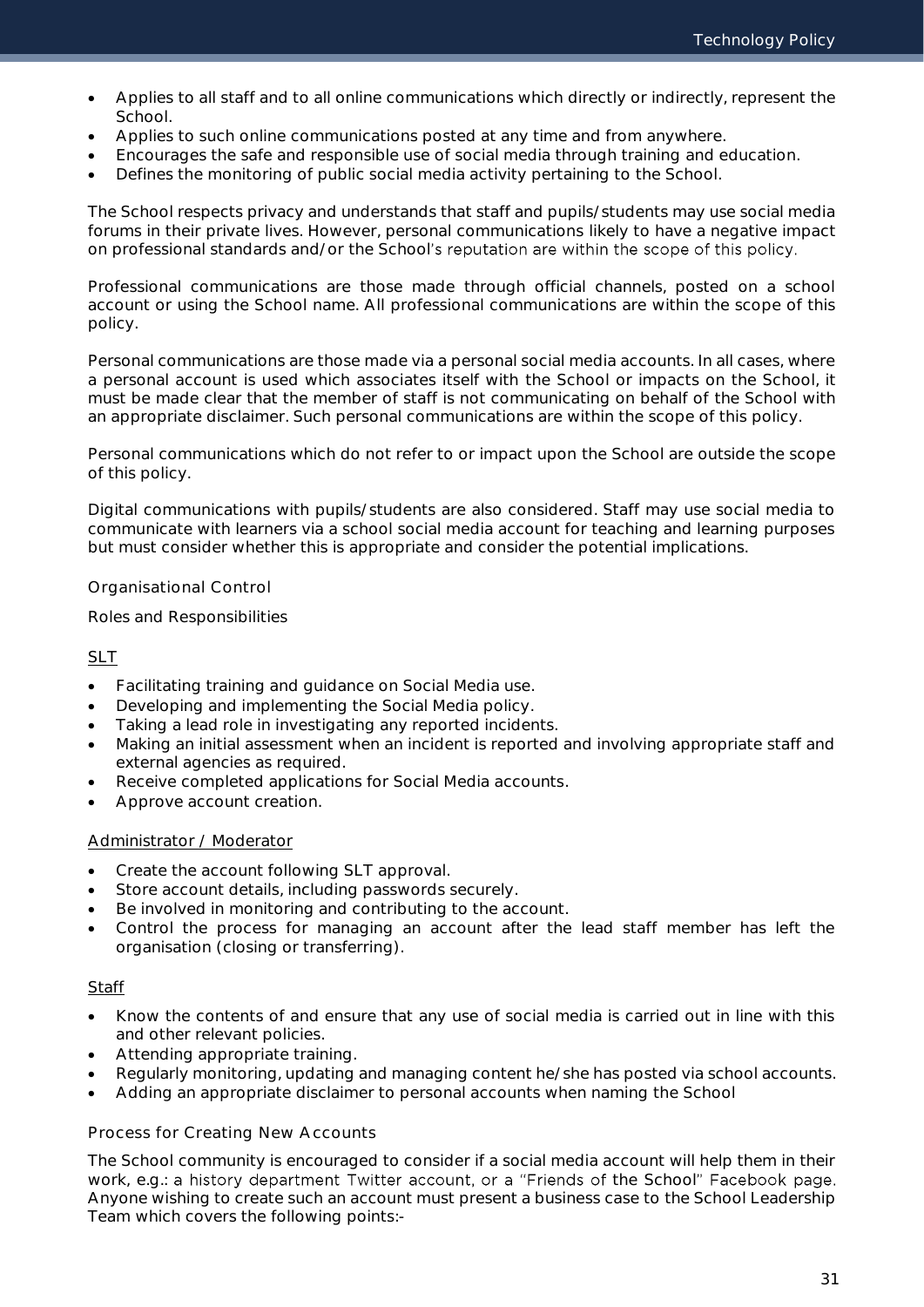- The aim of the account.
- The intended audience.
- How the account will be promoted.
- Who will run the account (at least two staff members should be named).
- Will the account be open or private/closed.

Following consideration by the SLT an application will be approved or rejected. In all cases, the SLT must be satisfied that anyone running a social media account on behalf of the School has read and understood this policy and received appropriate training. This also applies to anyone who is not directly employed by the School, including volunteers or parents.

### Monitoring

School accounts are monitored regularly and frequently by the Marketing and development Officer. Any comments, queries or complaints made through those accounts must be responded to within 24 hours (or on the next working day if received at a weekend) even if the response is only to acknowledge receipt. Regular monitoring and intervention is essential in case a situation arises where bullying or any other inappropriate behaviour arises on a school social media account.

### Behaviour

- The School requires that all users using social media adhere to the standard of behaviour as set out in this policy and the AUA.
- Digital communications by staff must be professional and respectful at all times and in accordance with this policy. Staff will not use social media to infringe on the rights and privacy of others or make ill-considered comments or judgments about staff. School social media accounts must not be used for personal gain. Staff must ensure that confidentiality is maintained on social media even after they leave the employment of the School.
- Users must declare who they are in social media posts or accounts. Anonymous posts are discouraged in relation to school activity.
- If a journalist makes contact about posts made using social media staff must follow the School media policy before responding.
- Unacceptable conduct, (e.g.: defamatory, discriminatory, offensive, harassing content or a breach of data protection, confidentiality, copyright) will be considered extremely seriously by the School and will be reported as soon as possible to a relevant senior member of staff, and escalated where appropriate.
- The use of social media by staff while at work may be monitored, in line with school policies. The School permits reasonable and appropriate access to private social media sites. However, where excessive use is suspected, and considered to be interfering with relevant duties, disciplinary action may be taken.
- The School will take appropriate action in the event of breaches of the social media policy. Where conduct is found to be unacceptable, the School will deal with the matter internally. Where conduct is considered illegal, the School will report the matter to the police and other relevant external agencies, and may take action according to the disciplinary policy.

Legal Considerations

- Users of social media should consider the copyright of the content they are sharing and, where necessary, should seek permission from the copyright holder before sharing.
- Users must ensure that their use of social media does not infringe upon relevant data protection laws, or breach confidentiality.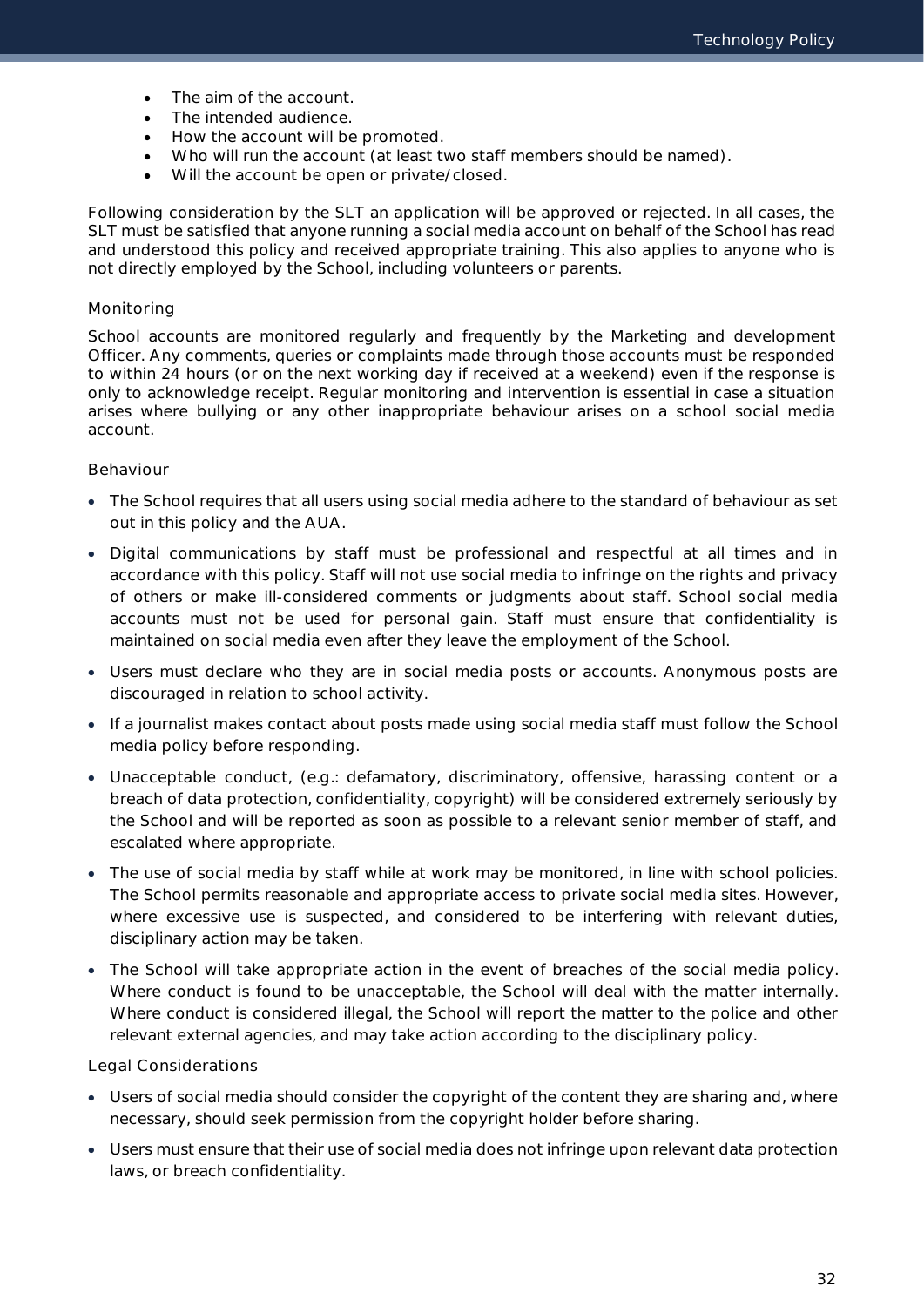Handling Abuse

- When acting on behalf of the School, handle offensive comments swiftly and with sensitivity.
- If a conversation turns and becomes offensive or unacceptable, school users should block, report or delete other users or their comments/posts and should inform the audience exactly why the action was taken
- If you feel that you or someone else is subject to abuse by colleagues through use of a social networking site, then this action must be reported using the agreed school protocols.

### Tone

The tone of content published on social media should be appropriate to the audience, whilst retaining appropriate levels of professional standards. Key words to consider when composing messages are:

- Engaging.
- Conversational.
- Informative.
- Friendly (on certain platforms, e.g.: Facebook).

### Use of Images

School use of images can be assumed to be acceptable, providing the following guidelines are strictly adhered to.

- Permission to use any photos or video recordings should be sought in line with the School's digital and video images policy (Section 13 of this policy). If anyone, for any reason, asks not to be filmed or photographed then their wishes should be respected.
- Under no circumstances should staff share or upload pupils pictures online other than via school owned social media accounts.
- Staff should exercise their professional judgement about whether an image is appropriate to share on school social media accounts. Pupils should be appropriately dressed, not be subject to ridicule and must not be on any school list of pupils whose images must not be published.
- If a member of staff inadvertently takes a compromising picture which could be misconstrued or misused, they must delete it immediately.

### Personal Use of Social Media

### **Staff**

- Personal communications are those made via a personal social media accounts. In all cases, where a personal account is used which associates itself with the School or impacts on the School, it must be made clear that the member of staff is not communicating on behalf of the School with an appropriate disclaimer. Such personal communications are within the scope of this policy.
- Personal communications which do not refer to or impact upon the School are outside the scope of this policy.
- Where excessive personal use of social media in school is suspected, and considered to be interfering with relevant duties, disciplinary action may be taken.
- The School permits reasonable and appropriate access to private social media sites.

### Pupils

- Staff are not permitted to follow or engage with current or prior pupils of the School on any personal social media network account.
- The School's education programme should enable the pupils to be safe and responsible users of social media.
- Pupils are encouraged to comment or post appropriately about the School. Any offensive or inappropriate comments will be resolved by the use of the School's behaviour policy.